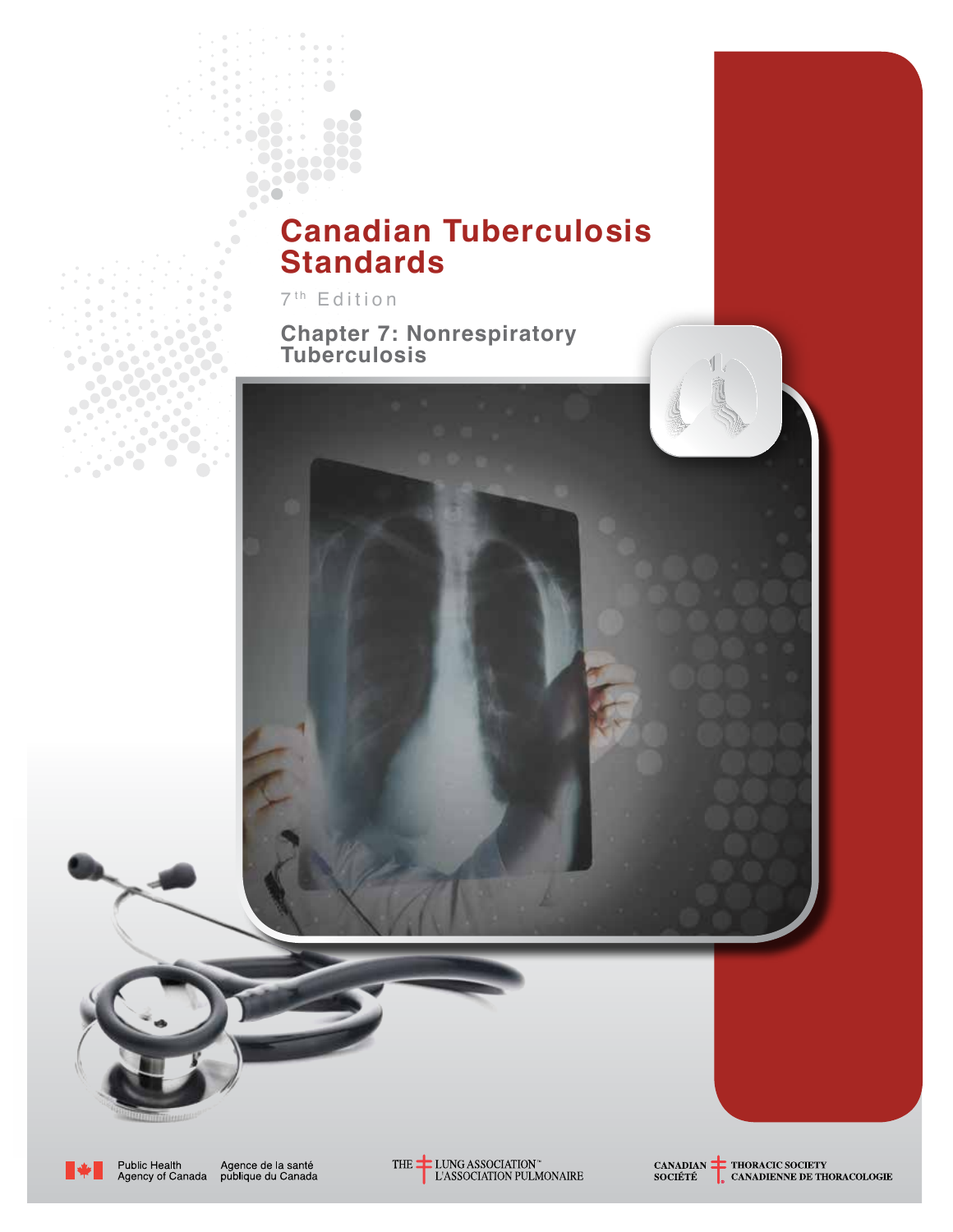**To promote and protect the health of Canadians through leadership, partnership, innovation and action in public health.** 

— Public Health Agency of Canada

#### **Canadian Tuberculosis Standard, 7th edition**

Également disponible en français sous le titre : **Normes canadiennes pour la lutte antituberculeuse, 7ième édition**

To obtain copy of the report, send your request to: Centre for Communicable Diseases and Infection Control Public Health Agency of Canada E-mail[: ccdic-clmti@phac-aspc.gc.ca](mailto:ccdic-clmti@phac-aspc.gc.ca)

This publication can be made available in alternative formats upon request

© Her Majesty the Queen in Right of Canada, 2014

This publication may be reproduced for personal or internal use only without permission provided the source is fully acknowledged. However, multiple copy reproduction of this publication in whole or in part for purposes of resale or redistribution requires the prior written permission from the Minister of Public Works and Government Services Canada, Ottawa, Ontario K1A 0S5 or [copyright.droitdauteur@pwgsc.gc.ca](mailto:copyright.droitdauteur@pwgsc.gc.ca)

PDF Cat.: HP40-18/2014E-PDF ISBN: 978-1-100-23171-6 Pub.: 140202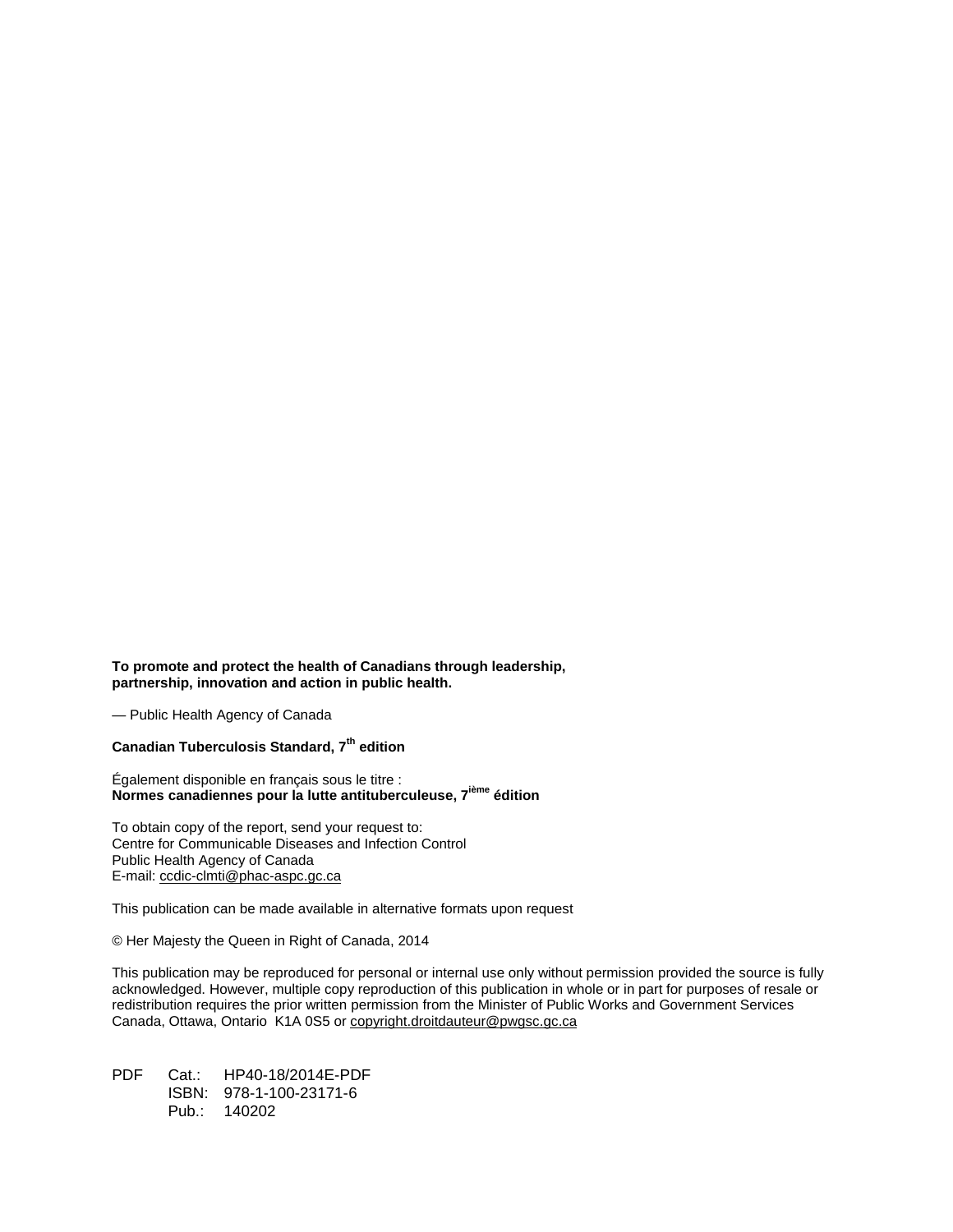# **TABLE OF CONTENTS**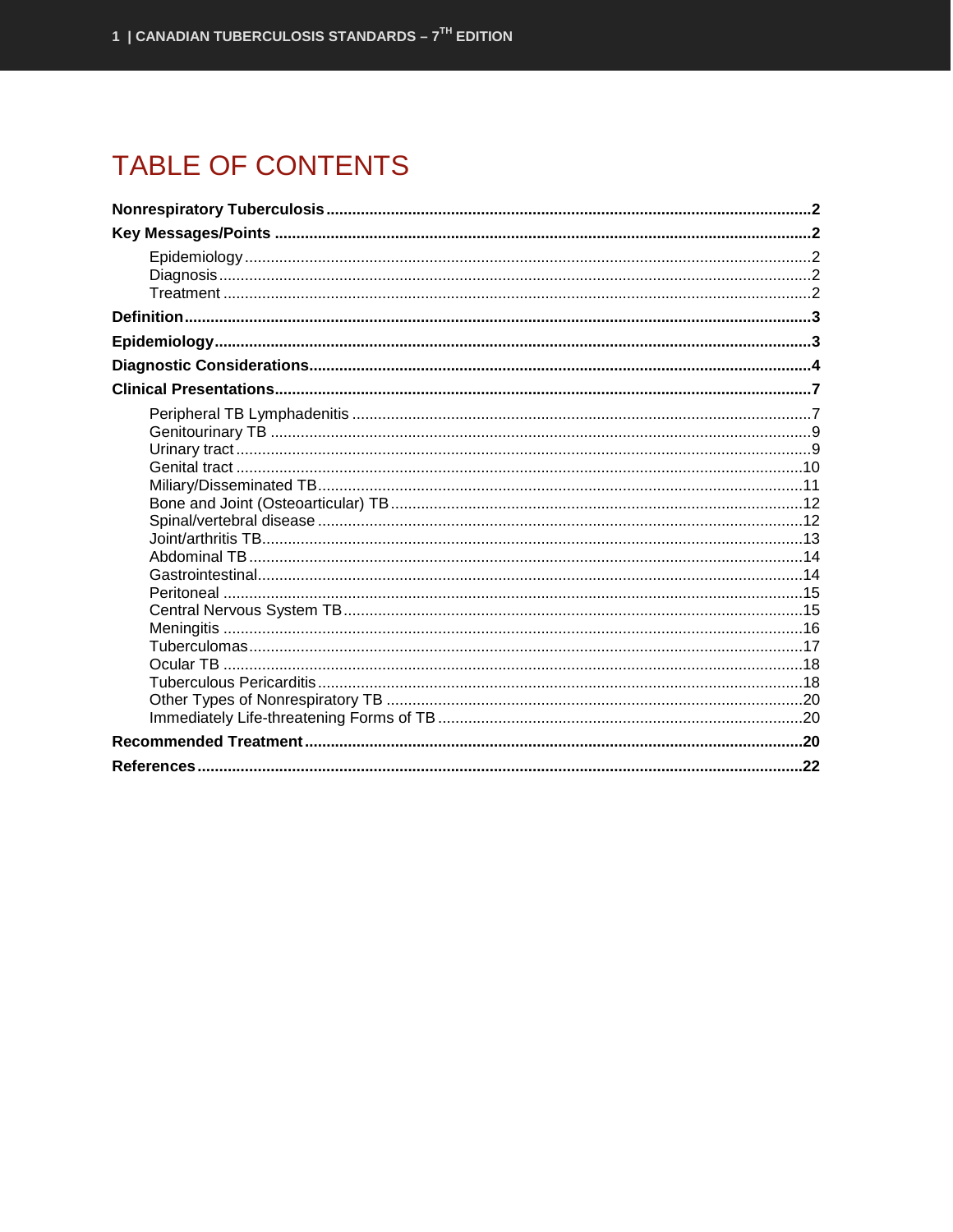# **CHAPTER 7**

# <span id="page-3-0"></span>NONRESPIRATORY TUBERCULOSIS

Dina Fisher, MSc, MD, FRCPC Kevin Elwood, MD

# <span id="page-3-1"></span>KEY MESSAGES/POINTS

# <span id="page-3-2"></span>EPIDEMIOLOGY

- Nonrespiratory tuberculosis accounted for 25% of cases of tuberculosis (TB) in Canada in 2010.
- Isolated nonrespiratory TB is more commonly seen in females and foreign-born people.
- Disseminated disease (concurrent involvement of at least two non-contiguous organ sites of the body or the involvement of the blood or bone marrow) is associated with immunedeficiency.

# <span id="page-3-3"></span>DIAGNOSIS

- Diagnosis of nonrespiratory TB often requires biopsy of the affected organ, and samples must be sent for acid-fast bacteria (AFB) smear and culture.
- All suspected cases of nonrespiratory TB should be assessed for concomitant respiratory TB to determine whether the case is infectious and to assist with diagnosis.

# <span id="page-3-4"></span>TREATMENT

- In life-threatening nonrespiratory TB disease (meningitis, miliary, pericardial) it is suggested that empiric treatment be commenced while appropriate diagnostic samples are being obtained.
- Six months of standard anti-tuberculous medical therapy is considered adequate for most forms of nonrespiratory TB.
- Given the severity of disease in disseminated and meningeal TB, and the lack of randomized controlled studies comparing different treatment durations, treatment is commonly extended to12 months.
- Adjuvant corticosteroids are recommended in meningeal TB and pericardial TB.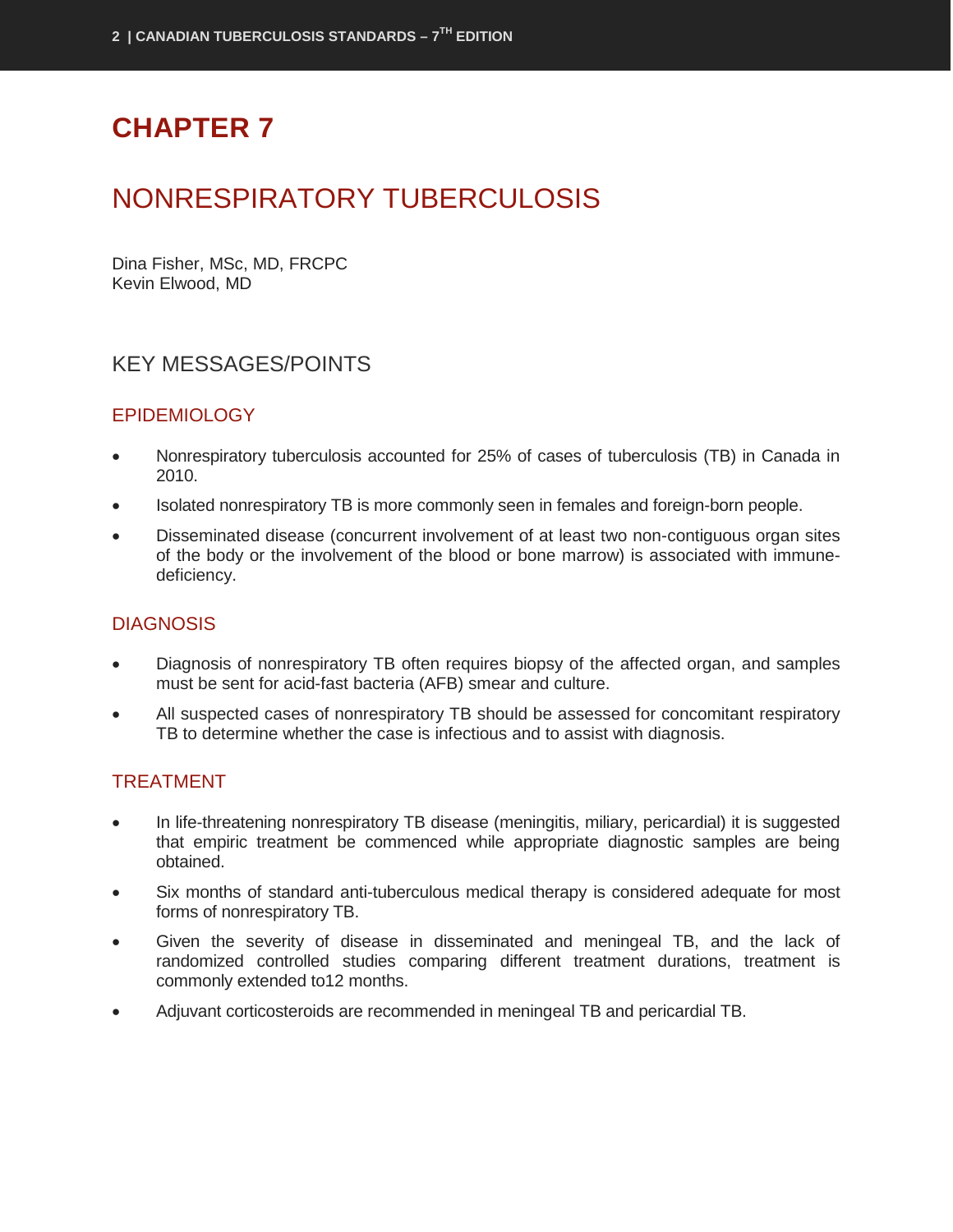# <span id="page-4-0"></span>**DEFINITION**

The terms non-respiratory TB and extra-pulmonary TB are often used interchangeably. In Canada, extra-pulmonary TB refers to everything but pulmonary TB (TB of the lungs and conducting airways, and includes tuberculous fibrosis of the lung, tuberculous bronchiectasis, tuberculous pneumonia and tuberculous pneumothorax, isolated tracheal or bronchial TB and tuberculous laryngitis), whereas respiratory TB includes pulmonary TB, plus TB of the pleura, the intrathoracic or mediastinal lymph nodes, nasopharynx, nose or sinuses. Nonrespiratory TB, reviewed in this chapter, refers to all other disease sites not part of respiratory TB.<sup>1</sup>

When comparing data among countries and reviewing the literature it is important to recognize the distinction between respiratory and nonrespiratory TB (as listed above), and pulmonary (disease limited to the lung parenchyma) and extrapulmonary  $TB^{14}$ .

This chapter will review the epidemiology, diagnosis and treatment of nonrespiratory TB disease as defined in Canada.

# <span id="page-4-1"></span>**EPIDEMIOLOGY**

Canadian data from the early 1970s indicated that approximately 17% of all TB cases involved primarily a nonrespiratory site.<sup>5,6</sup> The genitourinary system and lymph nodes were the most common nonrespiratory sites of involvement. Both sites of disease were more common in the foreign-born: genitourinary TB was more common among those born in Europe and TB lymphadenitis among those born in Asia. $<sup>7</sup>$ </sup>

More recent US data have shown young age and female sex to be independent risk factors for extrapulmonary TB. $8.9$  It is important to note that any cause of significant immune suppression (e.g. HIV, tumour necrosis factor (TNF) alpha inhibitors, end-stage renal disease) has been shown to predispose to disseminated  $TB<sub>1</sub><sup>2,10-13</sup>$ .

In 2010, 25% of TB cases in Canada were nonrespiratory (Table 1), of which 50% were in the superficial lymph nodes.<sup>14</sup>

The number of reported cases of respiratory TB in Canada has decreased steadily since the 1980s, whereas the number of nonrespiratory cases decreased by a lesser extent. As a result, the proportion of total cases that were nonrespiratory rose.<sup>2</sup> Similar trends have been reported in the United States.<sup>11</sup> The smaller decline in nonrespiratory cases over recent years is not fully understood. Part of the explanation may be the increasing proportion of TB cases in Canada that are foreign-born, reflecting the shift in immigration from countries with low TB incidence (Western Europe) to those with high TB incidence (Africa, Asia, Central and South America, Eastern Europe).<sup>15</sup> Foreign-born people are significantly more likely to have nonrespiratory than respiratory TB compared with Canadian-born people (Table 1).<sup>14</sup> This may reflect the fact that respiratory, and not nonrespiratory, disease is actively screened for in new immigrants to Canada. Another possibility is the impact of HIV infection on TB morbidity. The incidence of HIV-TB coinfection is higher in certain foreign-born cohorts than among Canadian-born individuals.<sup>16,17</sup> TB patients with HIV infection are more likely to have nonrespiratory TB alone or concurrent with respiratory TB.<sup>10-13</sup>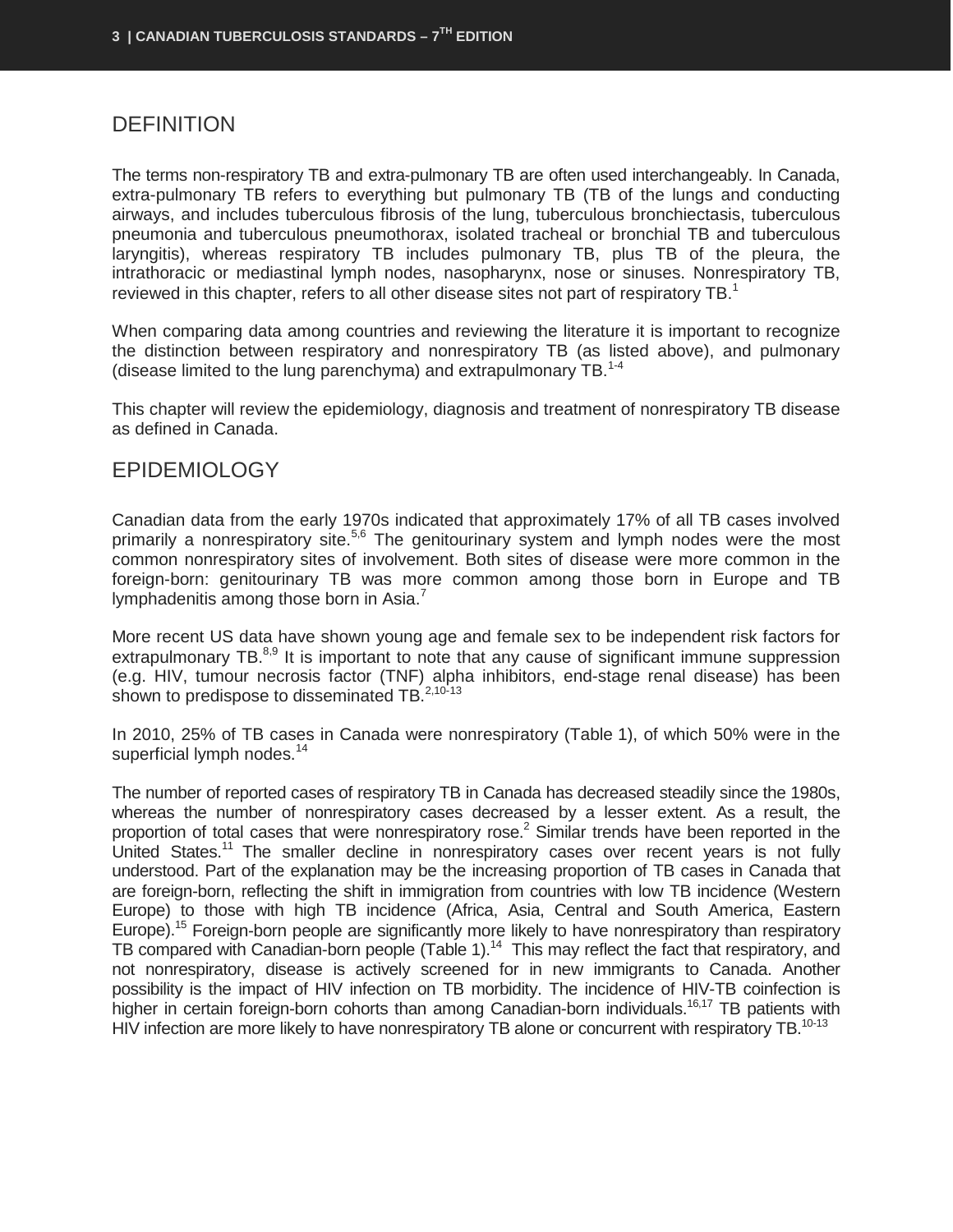| <b>Disease site</b>      | Aboriginal*    |               | <b>Canadian-born</b><br>(other) |      | <b>Foreign-born</b> |      | <b>Unknown</b> |      | <b>Total</b>   |      |
|--------------------------|----------------|---------------|---------------------------------|------|---------------------|------|----------------|------|----------------|------|
|                          | $\overline{N}$ | $\frac{9}{6}$ | $\overline{N}$                  | $\%$ | $\overline{N}$      | $\%$ | $\overline{N}$ | $\%$ | $\overline{N}$ | $\%$ |
| Respiratory <sup>†</sup> | 270            | 81.8          | 144                             | 78.7 | 660                 | 63.6 | 14             | 53.7 | 1,088          | 69.0 |
| Nonrespiratory           | 36             | 10.9          | 33                              | 18.0 | 310                 | 29.9 | 10             | 38.4 | 389            | 24.7 |
| <b>Both</b>              | 24             | 7.3           | 6                               | 3.3  | 68                  | 6.6  | $\overline{2}$ | 7.7  | 100            | 6.3  |
| TOTAL                    | 330            | 100           | 183                             | 100  | 1038                | 100  | 26             | 100  | 1,577          | 100  |

#### **Table 1. Anatomic site of disease and population groups of patients with TB, Canada 2010**

**\***Includes Status and Non-Status Indians, Métis and Inuit.

† Includes primary, pulmonary, pleural and "other" respiratory TB.

# <span id="page-5-0"></span>DIAGNOSTIC CONSIDERATIONS

A high index of suspicion is paramount to the rapid diagnosis of nonrespiratory TB. Any delay in diagnosis could increase the risk of morbidity and mortality for the at-risk patient.<sup>18</sup> Delays in diagnosis of nonrespiratory TB are common, especially when it is present in unusual sites. Symptoms may be nonspecific (e.g. fever, night sweats, weight loss), or an organ-specific presentation may not be considered to be related to TB in the presence of a normal chest radiograph and negative sputum assessment for AFB. When evaluating at-risk patients with fever of unknown origin and site-specific signs and symptoms or patients with biopsy-proven granulomatous inflammation, appropriate steps should be taken to confirm the diagnosis of TB, including repeat sampling if mycobacterial cultures were not obtained.

**Whenever practical, every effort should be made to obtain clinical samples for both mycobacteriologic (AFB smear and culture) and histopathologic tests.7,19,20 Drug susceptibility testing can only proceed with a viable culture, the results of which can have important treatment implications. 7,19,20**

*(Strong recommendation, based on strong evidence)*

This point cannot be overemphasized: with the rising incidence of resistant *M. tuberculosis*, especially in the foreign-born, it is difficult to provide appropriate treatment when mycobacterial cultures and drug susceptibility test results are not available. A positive tuberculin skin test result supports the diagnosis, but its absence does not rule out the diagnosis and should never be relied on to exclude TB.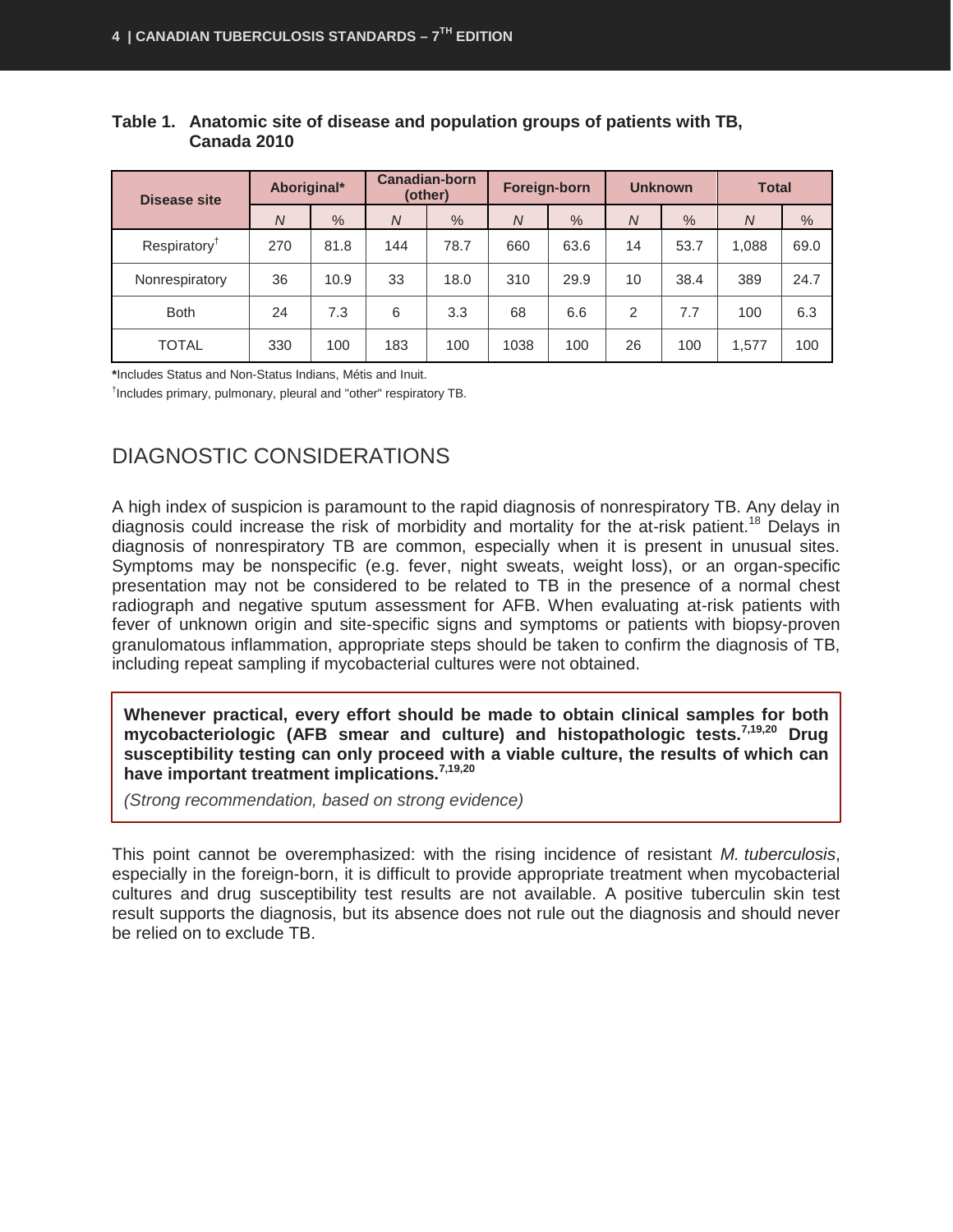The clinical specimens obtained for diagnostic purposes will depend upon the suspected anatomic site of involvement. In general, tissue biopsy yields positive culture results more often than fluid aspiration; both are superior to swabs (please see Table 2 for diagnostic yield estimates). Biopsy material for mycobacterial culture should be submitted fresh or in a small amount of sterile saline.<sup>19,20</sup> Histopathologic examination requires the specimen to be placed in formalin, which destroys the mycobacteria and prevents further culture confirmation.<sup>19,20</sup> Common histopathologic findings include necrotizing and non-necrotizing granulomatous inflammation, giant cells or epithelioid cells and may rarely demonstrate AFB (see Table 2). Loss of host immune function can result in histopathologic findings demonstrating greater suppurative response and less well-formed granulomas.<sup>88</sup> The utility of nucleic acid amplification (NAA) in nonrespiratory specimens remains incompletely defined. Its major advantage is a rapid diagnosis, generally within 48 hours, and its greatest promise is the early diagnosis of life-threatening disease such as meningeal TB.<sup>35-37</sup> The World Health Organization has not recommended the use of automated polymerase chain reaction (PCR) tests for the diagnosis of nonrespiratory TB to date, but this is an area of active research and thus the recommendation may change in the future.<sup>21,89,90</sup>

**Every presumed case of nonrespiratory TB should be assessed for pulmonary TB. How infectious the possible case is depends upon respiratory involvement. Pulmonary involvement in patients with nonrespiratory TB disease can range from 10% to 50%, thus it may be possible to secure a diagnosis of TB with sputum assessment and avoid the need for more invasive sampling. 20**

*(Strong recommendation, based on strong evidence)*

A diagnosis of nonrespiratory TB, as with all cases of respiratory TB, should prompt an HIV test.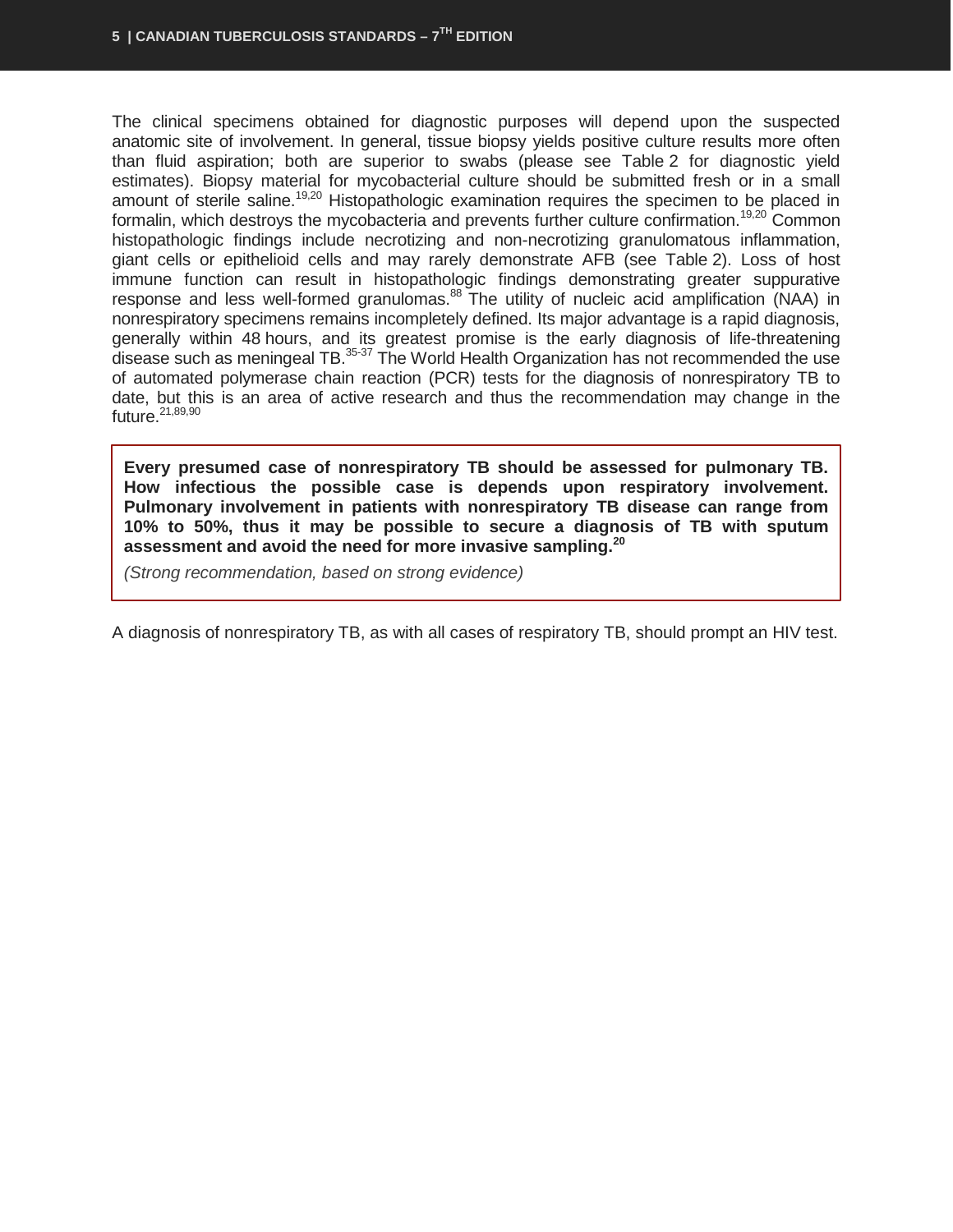|                  |                             | Culture       | Direct Stain  | GeneXpert       |                          | Histopathol            | Fluid ADA |                | <b>CXRAY</b>                            |                                           |                                 |
|------------------|-----------------------------|---------------|---------------|-----------------|--------------------------|------------------------|-----------|----------------|-----------------------------------------|-------------------------------------------|---------------------------------|
| Site             | Specimen-Type               |               | $\boxed{2N}$  |                 |                          | ogy and/or<br>cytology |           |                |                                         | Percentage with Active<br>Pulmonary TB    | References                      |
|                  |                             | 롡             | 롡             | 롡               | ₿                        | š                      | ვ         | æ              | Percent Abnormal                        |                                           |                                 |
|                  | Sputum                      | 0.05-0.14     | 0.04          | ĕ               |                          |                        |           |                |                                         |                                           | 26,35-40,                       |
| TB Lymphadenitis | ≨                           | $0.62 - 0.79$ | 0.26-0.35     | 0.60-77 0.92-96 |                          | 0.52-0.83              | e/a       | 팋              | $14 - 42$                               | 5.0-15%                                   | 185-191                         |
|                  | χã<br>Exisional bio         | 0.71-0.88     | 0.35-0.53     | 는               |                          | 0.85-1.00              |           |                |                                         |                                           |                                 |
|                  | Sputum                      | 0.24-0.29     | 0.02          | ĕ               |                          | 冒                      | 룰         | 륗              |                                         |                                           |                                 |
| CNS-Meningitis   | ä                           | 0.40-0.80     | $0.05 - 0.20$ | $0.29 - 85$     | $\frac{98}{2}$           | 흫                      | 0.79      | $\frac{51}{2}$ |                                         |                                           |                                 |
|                  | ≨                           |               |               |                 |                          | 0.85-0.92              | 륗         | 힣              | 30-50                                   | 22.24%                                    | 22-24,26,155,161-163,189-191    |
| CNS-Tuberculoma  | Exisional biopsy            | 3             | 0.33          | ĕ               |                          | ÷                      | 릏         | 륗              |                                         |                                           |                                 |
|                  | Sputum                      | 0.28-0.50     | $\frac{8}{3}$ | ë               |                          |                        |           |                |                                         |                                           |                                 |
|                  | Feces                       | 5,            | 0             |                 | t                        | 힣                      |           |                |                                         |                                           |                                 |
| Abdominal TB     | ē<br>Ascitic Flui           | 0.20-0.80     | 0.0-0.06      | $0.05 - 57$     | $\frac{99}{2}$           |                        | 0.95      | $\frac{6}{2}$  | 50-64% in colonic; 38%<br>in peritoneal | 28-50% for colonic; 21%<br>for peritoneal | 20,26,127,131-137               |
|                  | Peritoneal Biopsy           | 0.38-0.92     | 0.05-0.20     |                 |                          | ို့                    |           |                |                                         |                                           |                                 |
|                  | Colon Biopsy                | 0.36-0.40     | 0.03-0.14     | ĕ               |                          | g                      |           |                |                                         |                                           |                                 |
|                  | Urine                       | 0.80-,90      | 0.15-0.30     | $0.67 - 85$     | 4                        |                        |           |                |                                         |                                           |                                 |
| GUTB-Renal       | FNA/Biospy                  |               | 0.44          | ğ               |                          | 0.88                   |           |                |                                         |                                           |                                 |
| GUTB-Scrotal     | <b>S</b>                    | 0.63-0.93     | 0.24          | $0.67 - 85$     | 4                        | 0.95                   |           |                |                                         | 13-53% for renal TB; 3%                   |                                 |
|                  | Biopsy                      | ဒီ            | 0.25-0.75     |                 |                          |                        | e/a       | 힣              | $32-45$                                 | for female genital tract;                 | 20,26,55,58,64-75,79-83,189-191 |
|                  | Menstrual Fluid             | 0.06          | 0.05          |                 |                          |                        |           |                |                                         | 25% male genital tract                    |                                 |
| GUTB-FemaleTract | Endometrial Biopsy          | 80.0          | 0.05          | ğ               |                          | 0.05-0.12              |           |                |                                         |                                           |                                 |
|                  | Surgical Biopsy             | $0.08 - 11$   | $\frac{8}{3}$ |                 |                          |                        |           |                |                                         |                                           |                                 |
|                  | <b>FNA Bone</b>             | 0.50-0.83     | 0.30-0.36     | ă               | ÷                        | 0.56-0.89              |           |                |                                         |                                           |                                 |
| Bone TB          | Synovial Fluid              | 0.64-0.79     | 0.19          | 0.71            | 1                        | 륗                      | 힣         | 륗              | N                                       | ž,                                        | 20,26,107-109,114-116,189-191   |
|                  | <b>FNA Paraspinal Fluid</b> | ္မိ           | ă             | 8               | $\overline{\phantom{a}}$ | 을                      |           |                |                                         |                                           |                                 |
|                  | Sputum                      | 0.10-0.11     |               |                 |                          |                        | e/a       | 팋              |                                         |                                           |                                 |
| Pericardial TB   | Pericardial Fluid           | $0.25 - 0.77$ | 0.01          | ĕ               | ĕ                        |                        | 0.89-94   | 0.68-89        | 웄                                       | 10-11%                                    | 20,170-174,192-194              |
|                  | Pericardial Biopsy          |               | $\frac{3}{2}$ |                 |                          | 0.34-0.70              | 릏         | 륗              |                                         |                                           |                                 |
|                  | Sputum                      | 0.53-0.90     | 0.31-0.37     |                 |                          | 릏                      |           |                |                                         |                                           |                                 |
|                  | Bronchial Wash              | 0.07-0.27     | 0.20-0.55     |                 |                          | 륗                      |           |                |                                         |                                           |                                 |
| Disseminated TB  | Lung biopsy                 | 0.42-0.54     | $0.25 - 43$   | ĕ               | ĕ                        | 0.63                   | 칳         | 칳              | \$                                      | 룋                                         | 20,90.94                        |
|                  | Liver biopsy                | 0.33-50       | 3             |                 |                          | 0.88                   |           |                |                                         |                                           |                                 |
|                  | Bone Marrow                 | 0.21-0.25     | 0.25          |                 |                          | 0.67                   |           |                |                                         |                                           |                                 |
|                  | <b>Solution</b>             | $0.33 - 0.67$ | 0-0,18        |                 |                          | n/a                    |           |                |                                         |                                           |                                 |

## **Table 2. Sensitivity and Specificity of Diagnostic Tests in Non-Respiratory Tuberculosis, Low HIV-prevalence**

ZN= Ziehl-Neelsen, ADA = adenosine deaminase, CXRAY = chest radiography, SN = sensitivity, SP = specificity, FNA = fine-needle aspiration, nsr = no significant results, CNS = central nervous system, CSF = cerebrospinal fluid, GU TB = genitourinary TB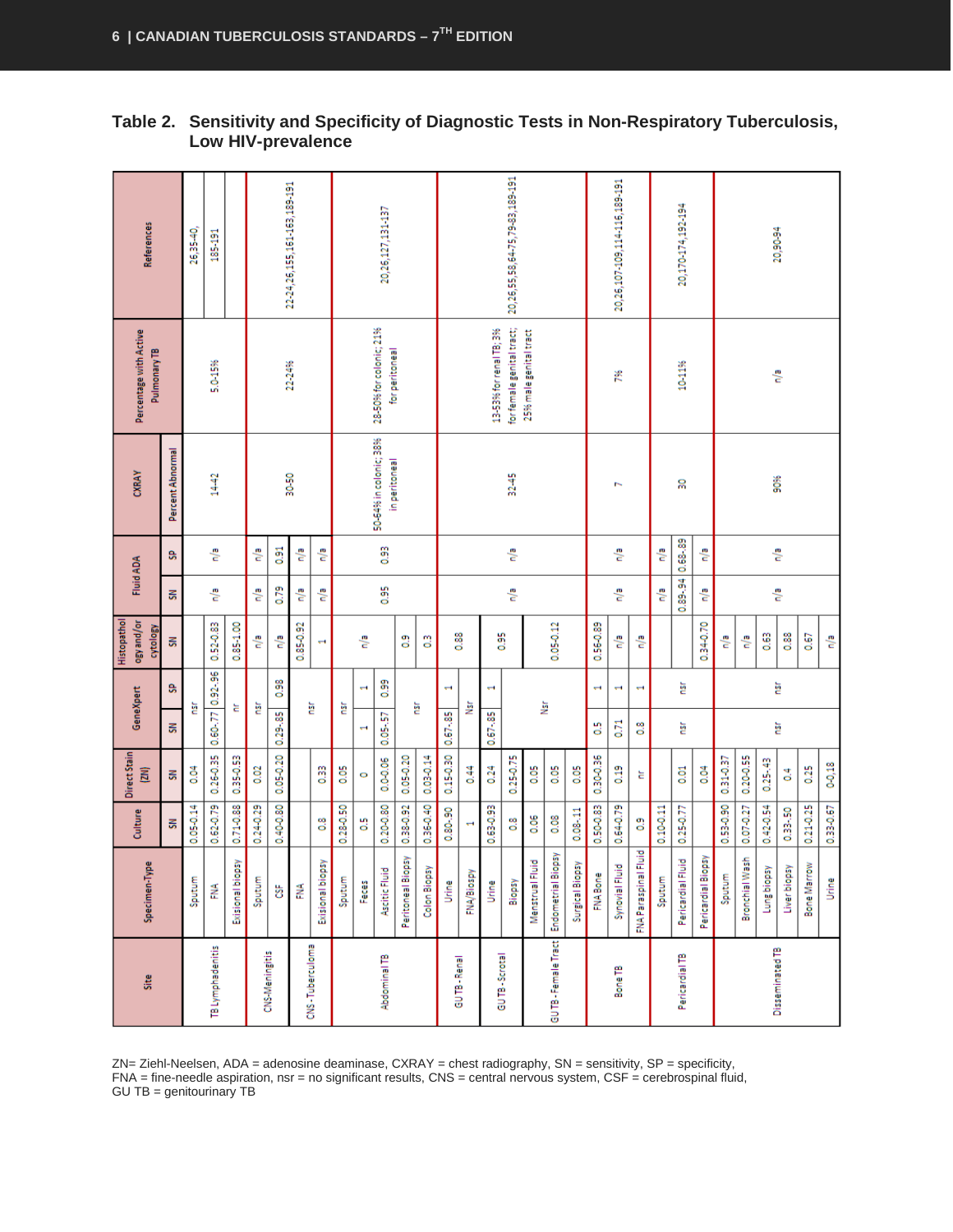# <span id="page-8-0"></span>CLINICAL PRESENTATIONS

# <span id="page-8-1"></span>PERIPHERAL TB LYMPHADENITIS

Almost all forms of TB involve regional lymphatics and nodes. Intrathoracic lymph nodes are commonly involved in primary disease, in advanced pulmonary disease and in patients with HIV/AIDS. Intrathoracic nodes may be the major site of TB lymphadenitis seen in TB patients, but this section will focus on extrathoracic lymph nodes and specifically peripheral TB lymphadenitis. Peripheral TB lymphadenitis accounted for 12% of all cases of TB in Canada in 2010 (Table 3), and cervical lymph node TB is the most commonly affected nonrespiratory site.<sup>14</sup>

| <b>Disease site</b>             |             | <b>Cases</b> | Incidence per 100,000 |
|---------------------------------|-------------|--------------|-----------------------|
|                                 | $\mathbf n$ | $(\%)$       | population            |
| Respiratory                     | 1,088       | (70.0)       | 3.20                  |
| Nonrespiratory                  | 389         | (24.7)       | 1.10                  |
| Peripheral lymph nodes          | 196         | (12.4)       | 0.50                  |
| Miliary/disseminated            | 16          | (1.0)        | 0.04                  |
| Meninges/central nervous system | 22          | (1.4)        | 0.06                  |
| Abdominal                       | 39          | (2.5)        | 0.10                  |
| Bones and joints                | 39          | (2.5)        | 0.10                  |
| Genitourinary                   | 24          | (1.5)        | 0.07                  |
| Other*                          | 53          | (3.4)        | 0.16                  |
| <b>Both</b>                     | 100         | (6.3)        | 0.19                  |
| <b>Total</b>                    | 1,577       | 100.0        | 4.64                  |

#### **Table 3. Number of TB cases and incidence per 100,000 population by main diagnostic site, Canada 2010**

\*Includes 8 cases with more than one nonrespiratory site identified.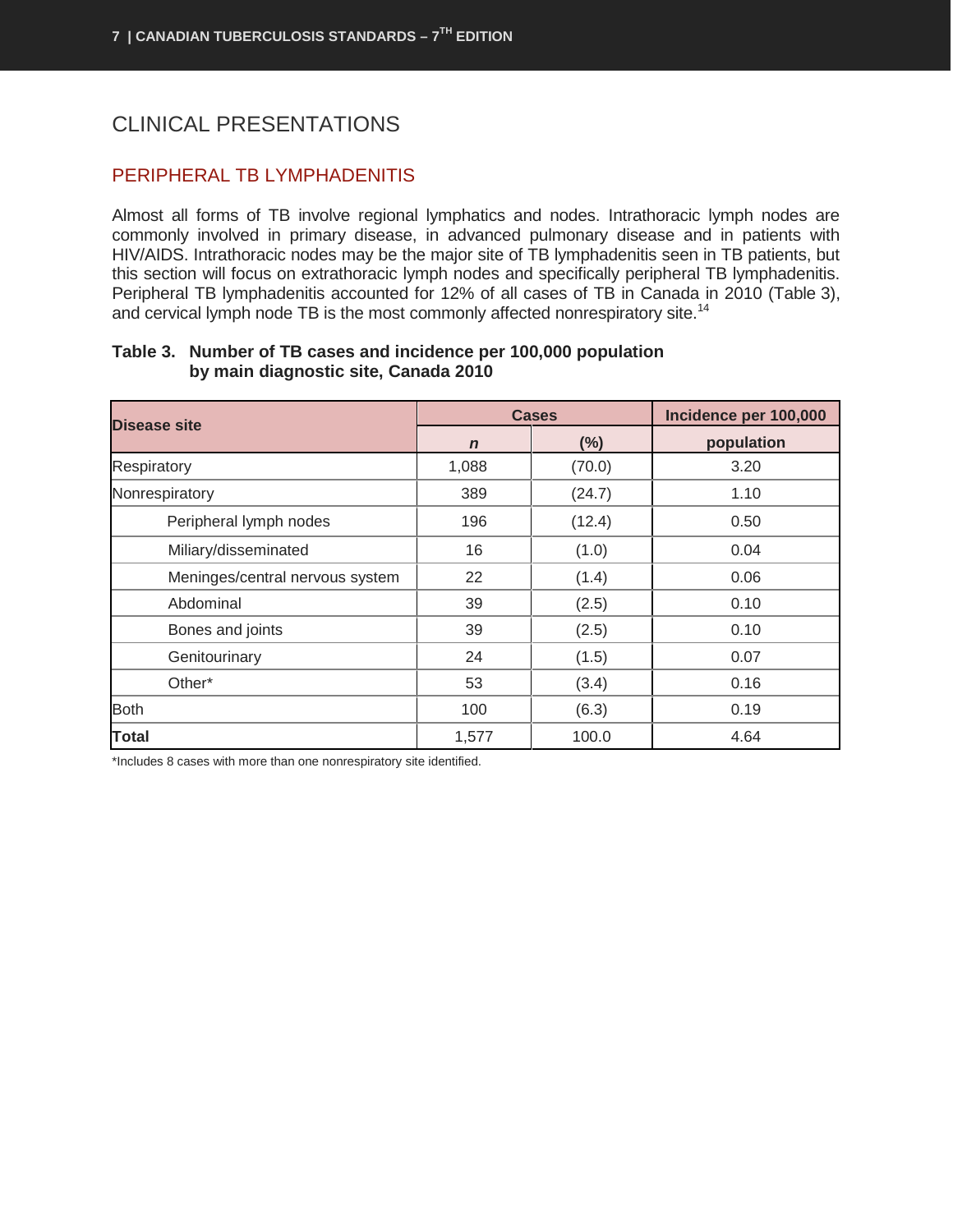Tuberculous involvement of the lymph glands can be secondary to infection from *M. tuberculosis* as well as other nontuberculous mycobacteria.<sup>91</sup> Nontuberculous mycobacteria (NTM) are most commonly isolated from the cervical lymph nodes and submandibular glands of young (<5 years) Caucasian children.92 Peripheral TB lymphadenitis has been identified at the anterior and posterior triangles of the neck, supraclavicular and axillary regions, as well as a variety of other nodal sites (Table 2).<sup>10,14,93</sup> Presentation can be at a single nodal site or in multiple sites. A study of TB lymphadenitis in Manitoba found that 18% of cases also had a concurrent diagnosis of TB elsewhere in the body.<sup>93</sup> In general, the disease is most often indolent, and the patient usually presents with an isolated, unilateral, nontender neck mass. The term "scrofula" has been used historically to describe tuberculous involvement of a cervical lymph node with sinus tract formation or ulceration of the overlying skin. Non-nodal symptoms are rare except in individuals infected with HIV/AIDS.11,12,17 Peripheral lymphadenitis is particularly common among immigrants to Canada from Asian countries such as China, Viet Nam and the Philippines.<sup>93,94</sup> Among these immigrants, young women are especially prone to isolated lymph node involvement.<sup>93,95</sup> High rates of tuberculous lymphadenitis in the foreign-born are well documented in high-income countries.<sup>17,95-97</sup> In Manitoba, the highest incidence of peripheral lymphadenitis has been reported among older Aboriginal women.<sup>93</sup> The reasons for this age-, sex- and ethnicity-related organotropism are unknown.

Fine-needle aspiration (FNA) biopsy of affected lymph nodes is a useful initial procedure with a reported sensitivity of 77%, specificity of 93% and diagnostic accuracy of 62% (see Table 2).22-27,98,99 If it is non-diagnostic, the highest-yield procedure is an excisional lymph node biopsy, which has a sensitivity of 80%. Incisional biopsies are discouraged because of the risk of sinus tract formation at the biopsy site. Swabs are discouraged because of the limited material obtained and because the hydrophobic nature of the mycobacterial cell wall inhibits the transfer of organisms from the swab to the culture media.<sup>100</sup>

As stressed earlier, specimens must be submitted for both mycobacteriologic and histopathologic analysis. Differentiation of *M. tuberculosis* from the *M. avium* complex (MAC) is important, as treatment of the two conditions is different. *M. tuberculosis* of the superficial lymph nodes should be treated with anti-tuberculous medication, whereas treatment of MAC lymphadenitis may be cured with surgery alone, medical therapy alone or a combination of both approaches, or it may undergo spontaneous resolution without intervention (see Chapter 11, Nontuberculous Mycobacteria, for details).101,102

**Medical treatment of tuberculous lymphadenitis results in the uneventful resolution of the**  condition in up to 80% of patients.<sup>30</sup> The suggested duration of treatment is 6 months.<sup>103-108</sup>

*(Strong recommendation, based on strong evidence)*

It is important to note that in up to 30% of patients, nodes can appear afresh or enlarge during treatment, possibly as an immune response, but this usually resolves without change in regime or additional therapy and should not be considered evidence of treatment failure.<sup>109</sup> At the end of treatment, 10% of patients may be left with residual nodes, and if after treatment the nodes enlarge or reappear afresh this is usually transient.<sup>109</sup> Such events do not necessarily imply relapse, but repeat FNA for mycobacterial culture can be performed to assess this possibility.<sup>110</sup>

Surgical procedures, other than diagnostic, should be reserved for the relief of discomfort caused by enlarged nodes or tense, fluctuant nodes.<sup>111</sup>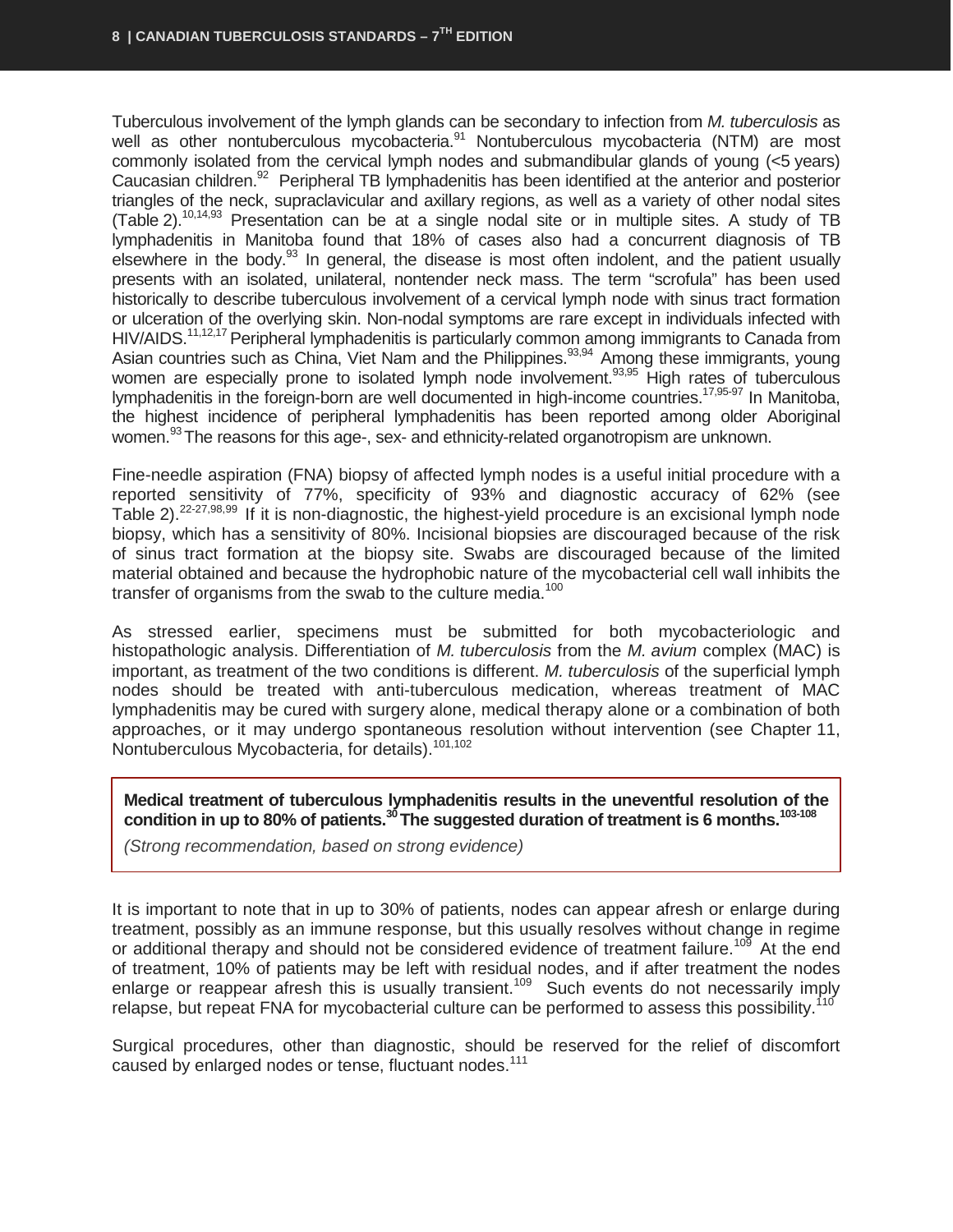#### <span id="page-10-0"></span>GENITOURINARY TB

Genitourinary TB accounted for 1.5% of all cases of TB in Canada in 2010 (Table 3).<sup>14</sup> The incidence of genitourinary TB has been decreasing over the last two decades in Canada.<sup>7,14</sup> Urinary tract disease is more commonly seen in men and those with end-stage renal disease requiring dialysis.<sup>50</sup>

#### <span id="page-10-1"></span>URINARY TRACT

At the time of primary infection, or in the case of dissemination associated with reactivation, *M. tuberculosis* seeds the vascular renal cortex. Healed granulomatous lesions in the glomeruli can rupture into the renal tubule and become mechanically caught up at the loop of Henle; here granulomatous progression, necrosis and cavitation is likely to ensue in the medullary portion, which has poor host defense. Although both kidneys are usually seeded, severe renal involvement is often asymmetric or unilateral (25%), so that renal failure is uncommon.<sup>51,112,113</sup> Subsequently, through descending infection, the infundibulum, ureter, bladder, prostate, epididymis and testes may be involved.<sup>20,50</sup> A combination of upper and lower tract disease is highly suggestive of TB. Granulomatous lesions, usually in the upper or lower third of the ureter, can cause narrowing of the collecting system and strictures that can progress despite treatment.<sup>50</sup>

Most often, onset of the disease is insidious, and patients present with asymptomatic sterile pyuria, gross hematuria, frequency and dysuria.<sup>114</sup> Back pain or flank pain resembling acute pyelonephritis often reflects calyceal or ureteral obstruction, though renal colic is uncommon. Bladder involvement (with resultant diminished bladder capacity) may present with complaints of an inability to empty the bladder and may be associated with the development of a secondary bacterial bladder infection. It is important to obtain historical information regarding the prior administration of intravesical BCG for the treatment of bladder cancer, as in 1% of patients receiving this treatment local genitourinary disease will develop and in 0.4% disseminated BCG disease. $115$ 

Ultrasonography, computed tomography (CT) and magnetic resonance imaging (MRI) are useful diagnostic modalities for the assessment of genitourinary TB and are replacing an intravenous pyelogram as the primary method of radiologic investigation. Radiologic abnormalities associated with genitourinary TB are distorted or eroded calyces, overt papillary necrosis, renal parenchymal scarring and calcification (all of which can mimic the changes seen in chronic pyelonephritis).<sup>116-118</sup>

In patients with urinary tract disease, 80% to 90% will have positive urine cultures confirming the diagnosis. Three to six first-void morning urine specimens should be collected for AFB smear and culture to give the highest yield (only 30% to 40% of single specimens are positive). $52-56,113$ Antibiotics, such as fluoroquinolones, used to treat superimposed bacterial infection may compromise the laboratory's ability to recover *M. tuberculosis* in urine samples and therefore should be stopped more than 48 hours before urine specimens are collected for mycobacteriologic assessment.<sup>55</sup> Occasionally, FNA of the kidney under ultrasound guidance may be indicated if radiologic assessment is suggestive of renal TB and urine mycobacterial cultures are negative<sup>56,57</sup> (see Table 2 for diagnostic yield).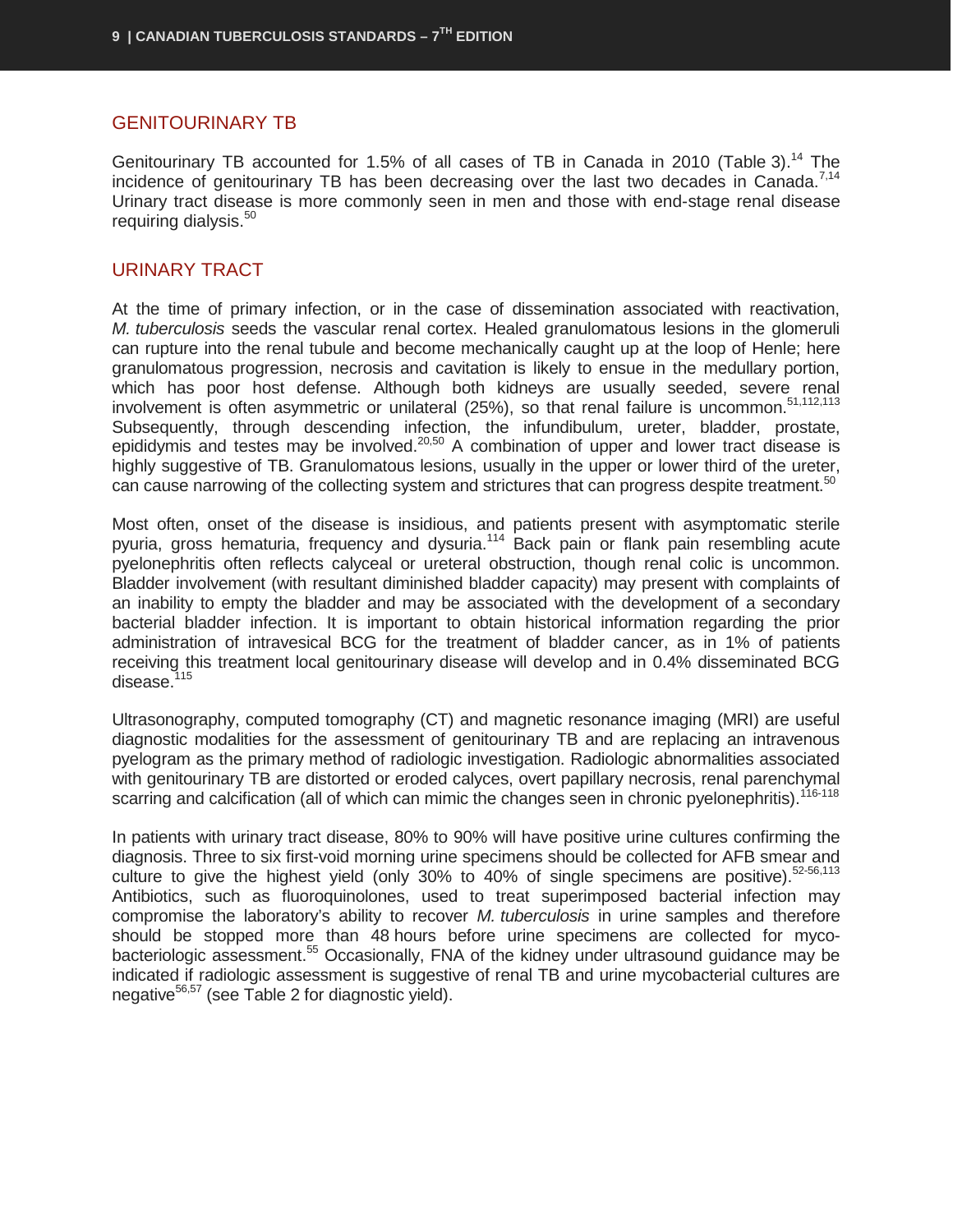## <span id="page-11-0"></span>GENITAL TRACT

Genital tract TB may follow from a renal focus, therefore the diagnosis of genital TB should lead to a search for urinary tract disease. However, disease involving the female genital tract or the seminal vesicles in males is most often due to hematogenous or direct spread from neighbouring organs.20

#### **Female**

Any site in the female genital tract may be involved; however, for reasons that are unknown, 90% to 100% of patients with pelvic TB have fallopian tube infection, and both tubes are usually involved with resultant high rates of infertility.<sup>112</sup> Pelvic TB is most commonly diagnosed during a work-up for infertility or during evaluation of abnormal uterine bleeding, pelvic pain or adnexal masses. Other less common sites of involvement in the female genital tract include cervical or vulvovaginal, which frequently presents as abnormal vaginal bleeding or ulcers. The diagnosis of female genital TB requires a combination of microbiologic, histologic and radiologic techniques.59-  $61$  Findings on hysterosalpingography may suggest TB, though as with renal TB, imaging is often nonspecific and characteristic findings are typically seen only with more advanced disease. Cultures of *M. tuberculosis* can be obtained from several sources, including menstrual fluid, peritoneal fluid, endometrial biopsy or biopsy of abnormal tissue identified during laparoscopy.<sup>59-</sup>  $63,119,120$  The sensitivity of these tests for the diagnosis of female genital tract TB is difficult to determine given the lack of a gold standard (see Table 2). Even with adequate treatment for genital TB, subsequent fertility rates range between 10% and 30%.<sup>61,119,121</sup>

#### **Male**

As with the female genital tract, any site of the male genital tract can be involved. Epididymoorchitis is the most common presentation.<sup>112</sup> Penile and prostatic involvements are rare. Male genital TB usually presents with scrotal swelling, sometimes with rectal or pelvic pain and less commonly with epididymitis, hydrocele or, in advanced cases, a discharging sinus ("watering can" perineum).112 On examination, the epididymis can be rubbery or nodular, and the prostate can be thickened with hard nodules. Between 50% and 75% of patients have palpable thickening of the vas deferens. Urine and discharge from draining sinuses should be sent for AFB smear and culture.64,65,120,121 If this is non-diagnostic, biopsies (FNA or excisional) should be performed for diagnosis (see Table 2).

Treatment with standard 6-month therapy is usually adequate in genitourinary TB *(conditional recommendation, based on moderate evidence)*. Surgery is not indicated except for symptom relief, complications or failure to respond to appropriate antituberculous therapy.<sup>50,68</sup>

There are high rates of associated pulmonary disease described in renal TB and male genital TB, thus assessment for associated pulmonary disease is recommended.7,20,50,51,66-68,112,113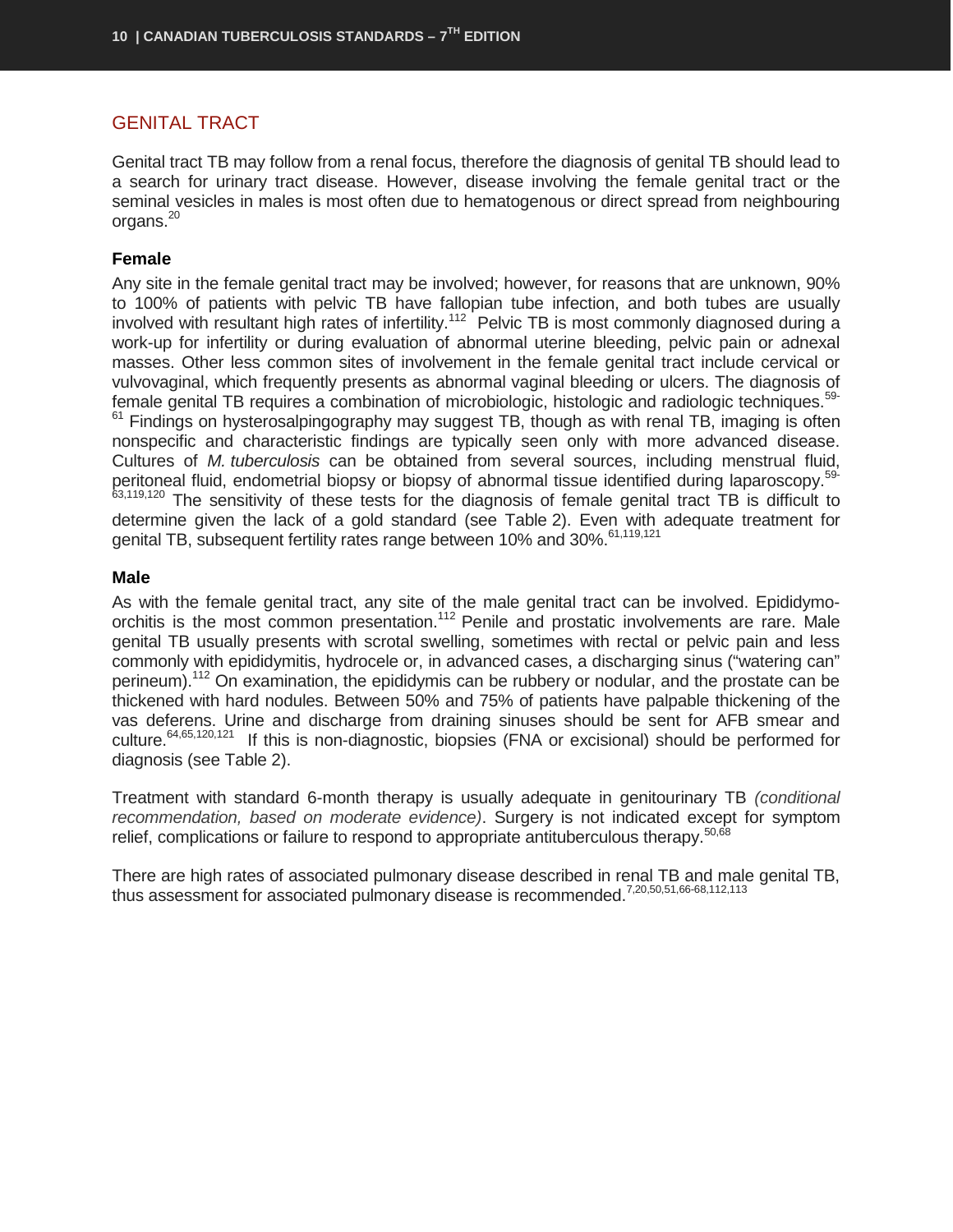#### <span id="page-12-0"></span>MILIARY/DISSEMINATED TB

The term miliary TB was originally a pathologic and then radiologic description of the clinical disease caused by the widespread hematogenous dissemination of bacteria to most organs of the body.<sup>122</sup> Bacteria enter the bloodstream at the time of primary infection before the host's immune system has fully responded, or later, during reactivation of latent infection.<sup>123</sup> The disease may be manifest as a miliary pattern on the chest radiograph, which is characterized by 1-5 mm nodules, or, among those without a miliary pattern on chest radiograph, as a bone marrow aspirate/biopsy or a blood culture positive for *M. tuberculosis*, or as generalized TB at postmortem examination.<sup>20,122</sup> For this discussion, the terms miliary and disseminated are interchangeable.

Only 16 cases of miliary TB were reported in Canada in 2010 (Table 3). While the incidence in Canada has remained relatively stable for the last decade it has risen in the United States, largely because of HIV/AIDS. When the incidence of TB is high, disseminated TB occurs most commonly in childhood (especially <1 year of age). When the incidence of TB is low, it is mainly a disease of adults, especially people who are elderly, malnourished or HIV-infected or who have other conditions associated with impaired cell-mediated immunity, such as solid organ transplantation, renal failure, TNF alpha inhibitor use and steroid use. Fever, night sweats, anorexia, weight loss and weakness are common, respiratory or other organ-specific symptoms less so. A significant proportion present with fever of unknown origin, and the findings on chest radiography and tuberculin testing may be negative.<sup>123</sup> Choroidal tubercles seen on fundoscopy are very suggestive of the diagnosis. Most often, the presentation is subacute or chronic, though acute fulminant presentations can occur, with shock and acute respiratory distress syndrome.<sup> $724$ </sup> The nonspecific and often variable presentation frequently leads to a delay or lack of diagnosis and a high mortality rate.<sup>125</sup>

**Diagnosis of miliary TB is difficult, and a high index of suspicion with institution of therapy before a diagnosis is confirmed is recommended to prevent morbidity and death.126**

*(Strong recommendation, based on moderate evidence)*

Laboratory findings are nonspecific, though hematologic abnormalities are common. Up to onethird of cases do not have the classic discrete micronodular or "miliary" pattern on chest radiograph. High-resolution CT is more sensitive though not necessarily specific for miliary TB.<sup>127</sup> Prompt examination by AFB smear and culture of clinical specimens from multiple sites increases the probability of a positive result and may obviate the need for more invasive testing.  $20,83-87$ Biopsy of lung if the imaging is abnormal (transbronchial, thoracoscopic or surgical), biopsy of liver (highest yield >90%) and biopsy of bone marrow will frequently demonstrate caseating granulomas or AFB on special stains, justifying the early commencement of anti-tuberculous therapy<sup>20,83-87</sup> (see Table 2). In children, gastric washings may be positive. Blood cultures may be positive (especially in those with HIV coinfection), however the mean time to culture positivity is 24.7 days, once again highlighting the importance of empiric treatment in these patients pending confirmation of TB diagnosis.<sup>128</sup> The yield of mycobacterial blood cultures increases in inverse proportion to the absolute CD4 count, and cultures may be positive in up to 50% of HIV-positive patients with CD4 counts less than 100 x 10<sup>6</sup>/L. Liquid culture media specifically designed for the growth of *M. tuberculosis* should be used; these are different from the blood culture bottles used for the isolation of other bacteria.<sup>128</sup>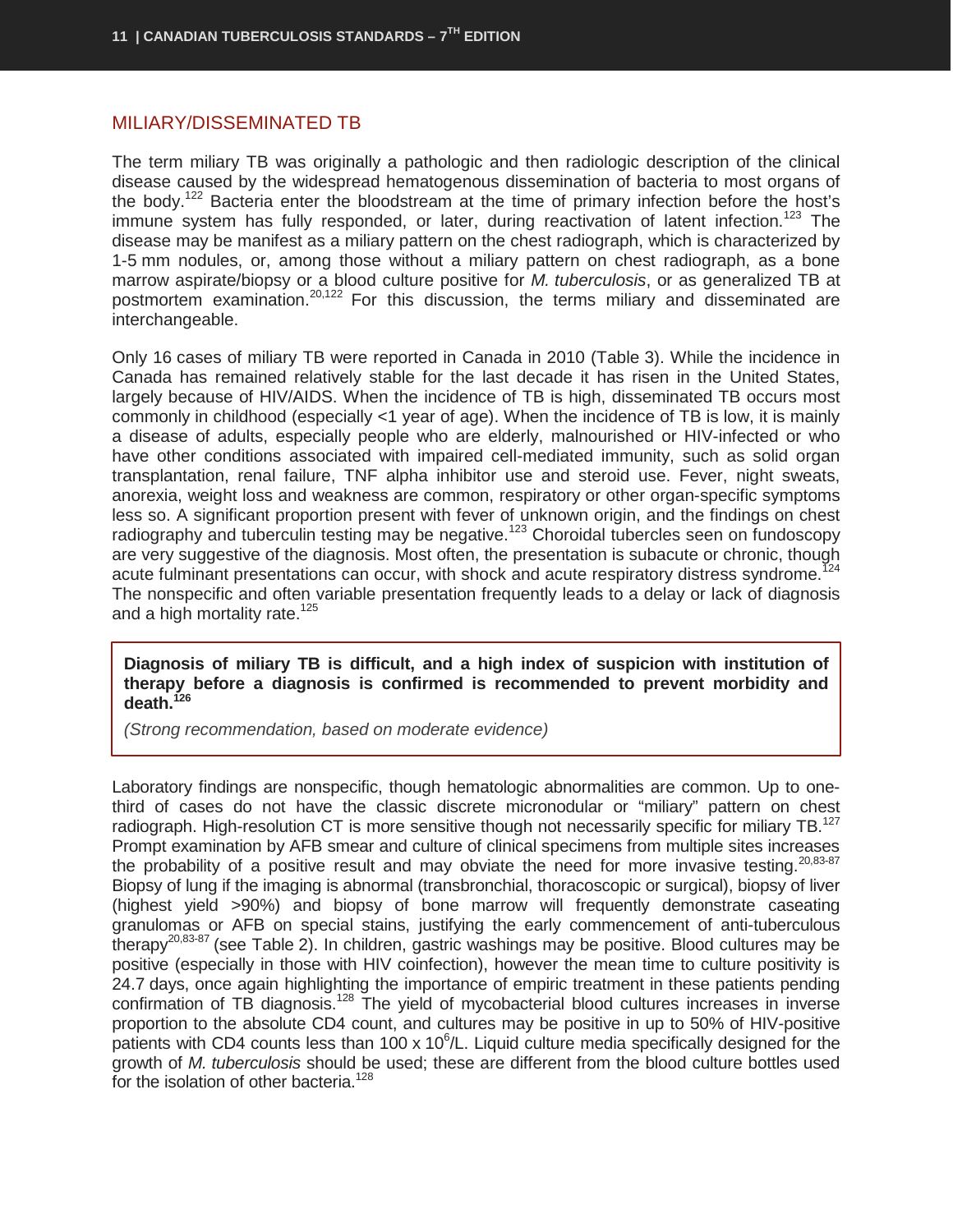**Standard anti-tuberculous treatment regimens should achieve microbiologic and clinical cure, but longer therapy (i.e. 12 months) can be considered for children and the immune compromised (e.g. those with HIV/AIDS), as well as patients with a slow response to treatment or with drug-resistant disease.20,129**

*(Conditional recommendation, based on weak evidence)*

Despite appropriate treatment, mortality from miliary TB remain as high as 20%.<sup>84,86</sup> Negative prognostic indicators include meningeal disease, hematologic abnormalities, late presentation, concomitant diseases, cachexia and anergy. $84,86$ 

## <span id="page-13-0"></span>BONE AND JOINT (OSTEOARTICULAR) TB

Bone and joint TB made up approximately 2.5% of all reported cases of TB in Canada in 2010 (Table 3), a proportion that has not changed significantly for decades.

#### <span id="page-13-1"></span>SPINAL/VERTEBRAL DISEASE

Spinal or vertebral TB (Pott's disease) involvement is noted in approximately 50% of bone and joint TB cases.<sup>20</sup> Vertebral bodies remain highly vascular into adulthood, which explains the propensity for bone and joint TB to develop at this site. Infection often starts in the anteriorinferior aspect of a vertebral body, spreads beneath the anterior longitudinal ligament and can lead to disease in adjacent vertebral bodies. The lower thoracic and upper lumbar vertebrae are most often affected in spinal tuberculosis. Thoracic disease is more commonly seen in children, and lumbar disease is more commonly seen in adults.<sup>20,130-132</sup>

Most patients present with slowly progressive back pain. Fever and constitutional symptoms are not common unless in conjunction with extraspinal or disseminated disease. Complications include paraspinous fluid collections that have a typical fusiform appearance on imaging and that can progress to psoas muscle abscesses. Advanced disease may lead to spinal cord or nerve root compression with resulting neurologic deficits.<sup>130-132</sup>

Radiographic findings can be helpful in suggesting the diagnosis but are nonspecific and should not be used to make a definitive diagnosis.<sup>20</sup> White blood cell scans and bone scans will be positive in osteoarticular TB, suggesting infection and activity. CT and MRI findings suggestive of vertebral TB include anterior vertebral involvement of thoracic or lumbar vertebrae adjacent to the endplate with evidence of marrow edema with minimal sclerosis; discitis of intervening discs with preservation of the disc until late in disease; and large paraspinal abscesses (calcification being very suggestive of TB). MRI is very helpful in investigating spinal cord involvement or damage.<sup>133-139</sup>

As in all other forms of nonrespiratory TB, it is best to confirm the diagnosis microbiologically with AFB smear microscopy and TB culture. Culture and specifically sensitivity data are very important to obtain, given the difficulty in following and documenting cure in bone and joint TB. A CT-guided needle biopsy is the recommended first approach to obtain tissue for assessment when bone TB is being considered. The specimen should be sent for histopathologic assessment, microbiologic assessment (to assess for pyogenic infections) and AFB smear and culture.69,70 If that assessment is non-diagnostic, a surgical biopsy should be performed for definitive diagnosis and to assess for etiologies other than tuberculosis osteomyelitis. It is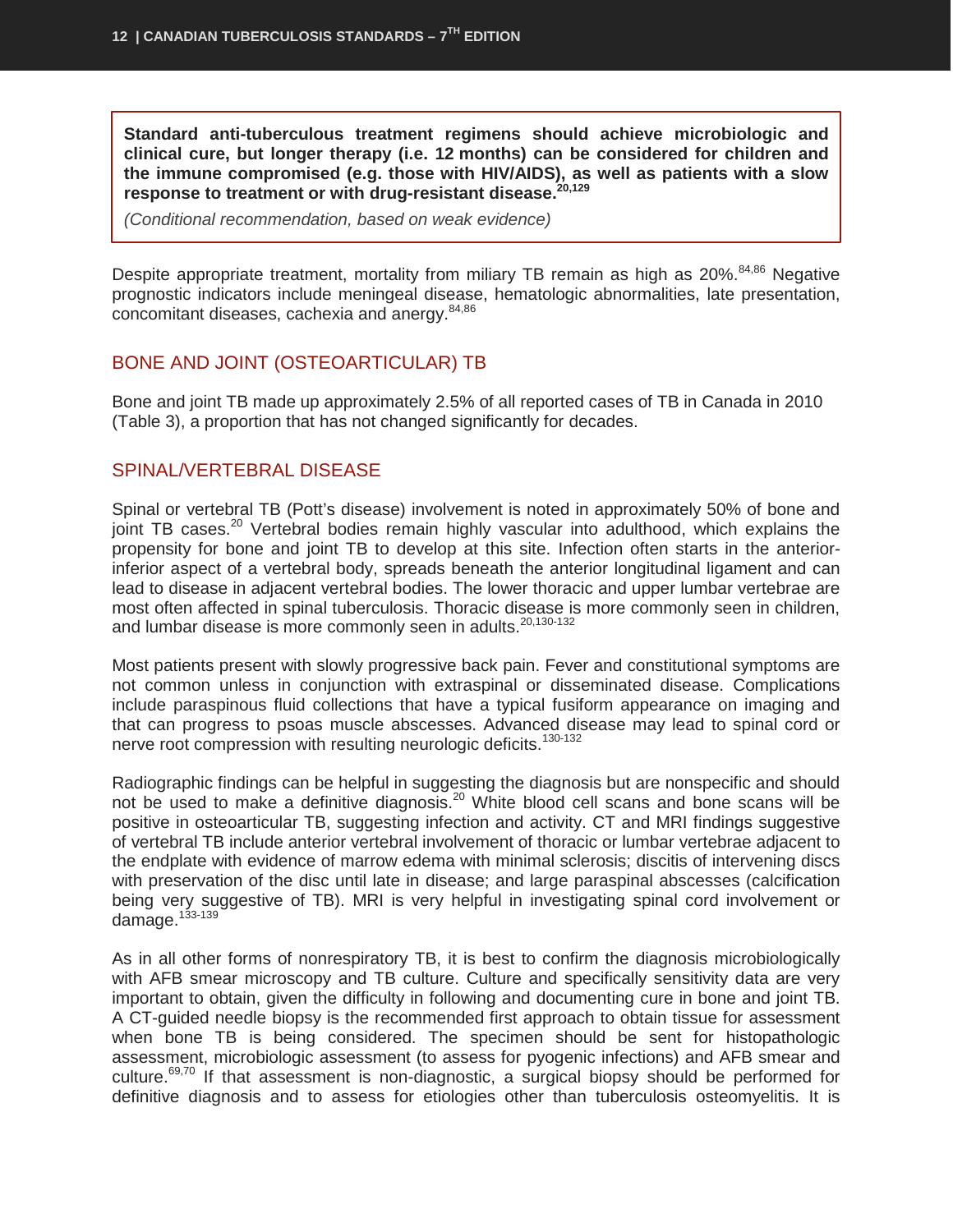important to review the patient for other manifestations of TB disease, as a recent study demonstrated that one-third of patients with spinal TB had evidence of TB elsewhere, and the diagnosis of TB disease was made in one-quarter of patients by obtaining extraspinal specimens (see Table 2).<sup>69,70</sup>

**A recent Cochrane review has suggested that early surgical intervention for all cases of spinal TB is not required, and this is consistent with previous literature.145,146 Surgical treatment of spinal TB should be considered in those with neurologic deterioration and in those less than 15 years of age with significant kyphosis.145,146**

*(Strong recommendation, based on strong evidence)*

#### <span id="page-14-0"></span>JOINT/ARTHRITIS TB

Tuberculous arthritis is usually a mono-arthritis affecting large, weight-bearing joints such as the hip or knee. Symptoms can include swelling, pain and loss of function. Focal signs typically associated with septic arthritis, such as local erythema and warmth, are invariably missing, as are constitutional symptoms. Cartilage erosion, deformity and draining sinuses have been associated with late presentation. *M. tuberculosis* has also been associated with prosthetic joint infections. Osteomyelitis affecting other sites in the skeleton is uncommon but has been described. Multifocal presentations can occur in 15%-20% of patients, often in immunesuppressed individuals, and can be misinterpreted as metastases.<sup>71,140</sup>

Radiologic findings suggestive of TB in joints primarily demonstrate the signs of synovial disease with thickening of the synovium and effusions, usually affecting only one joint. Differentiation of tuberculous arthritis from other arthritic conditions can be difficult. MRI changes suggestive of TB include moderate but uniform thickening of the synovium, as compared with the larger and more irregular synovial thickening seen in rheumatoid arthritis. Adjacent soft-tissue abscesses and bony erosions can be seen in tuberculous, pyogenic or rheumatoid arthritis, but the more numerous the abscesses (two or more) the more likely the arthritis is due to TB. Adjacent fasciitis and cellulitis can be seen in both TB and pyogenic arthritis but are more indicative of a pyogenic arthritis.<sup>133,141-143</sup>

Synovial fluid assessment is a reasonable first step in obtaining a diagnosis of tuberculous arthritis. Synovial fluid microscopy for AFB has a low yield (19%), but mycobacterial cultures have been reported as positive in 79% of cases.<sup>70,140,142,143</sup> Synovial biopsy with mycobacterial culture has a reported sensitivity of 94% and may be required if synovial fluid assessment is non-diagnostic (see Table 2).<sup>72-74,134,140,143</sup>

**Standard anti-tuberculous treatment regimens will frequently achieve microbiologic and clinical cure. Six months of treatment is recommended when using isoniazid- and rifampin-based regimens.<sup>144</sup>**

*(Conditional recommendation, based on moderate evidence)*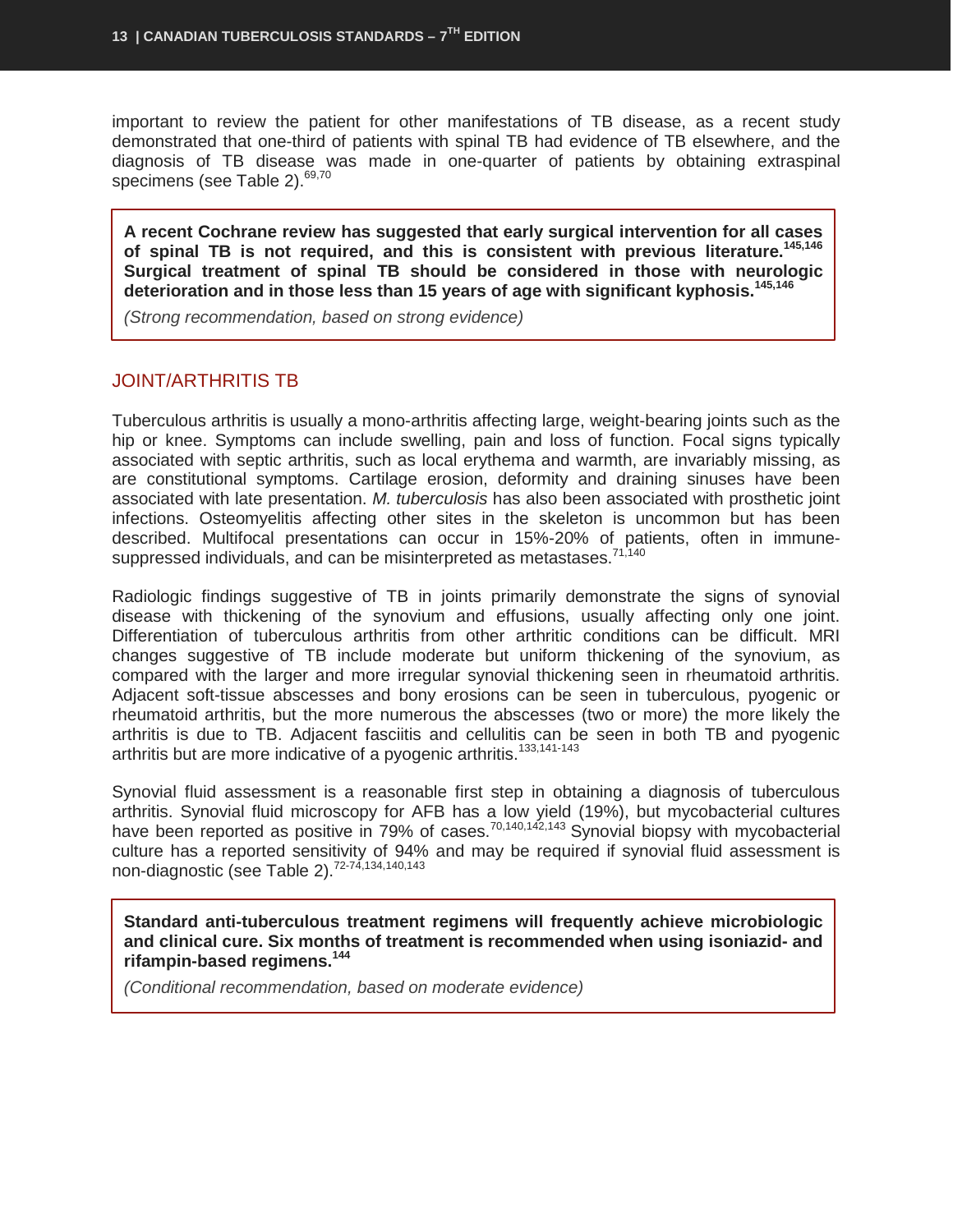A recent literature review demonstrated the risk of relapse with these regimens in osteoarticular TB of 1.35% with 6 months of treatment, 0.86% with 6-12 months of treatment and 0.5% with treatment regimens longer than 12 months.<sup>144</sup> Increased risk of failure has been associated with extensive disease at the outset of treatment and evidence of sclerotic bony disease.<sup>144</sup> The definition of cure is difficult in bone and joint TB, and follow-up samples are not routinely obtained to demonstrate lack of mycobacterial growth. Alternative definitions of cure have used radiologic markers; however, plain x-rays may never return to baseline, and recent studies in spinal TB have shown that 50% of patients will have MRI evidence of tuberculous activity even at the end of 12 months of treatment.<sup>136,137</sup> Further research into osteoarticular TB may help determine the optimum treatment duration and cure definition. With these concerns, some physicians may extend treatment to 9 to 12 months in complicated patients with osteoarticular TB.

## <span id="page-15-0"></span>ABDOMINAL TB

Abdominal TB made up approximately 2.5% of all reported cases of TB in Canada in 2010 (Table 3). It was the second most frequent site of nonrespiratory TB involvement in 2010.<sup>14</sup> Abdominal TB includes disease of the intestines, peritoneum and mesenteric glands. The intestines and peritoneum are involved with similar frequency. The pathogenesis of abdominal TB has been attributed to direct infection through swallowing of infected sputum, ingestion of contaminated milk, hematogenous spread from initial primary foci in the lung or later dissemination of reactivated disease, and/or contiguous spread from adjacent organs. Both intestinal and peritoneal TB often present in association with enlarged mesenteric lymph nodes, but occasionally mesenteric adenitis is the only finding.<sup>147,148</sup>

# <span id="page-15-1"></span>GASTROINTESTINAL

Gastrointestinal involvement usually occurs in the ileocecal, jejunoileal or anorectal area but has been described in the esophagus, stomach and duodenum. Hepatosplenic, biliary tract and pancreatic TB are described but are comparatively rare. Patients with ileocecal TB may present with clinical and radiographic features that are indistinguishable from those of Crohn's disease, such as chronic abdominal pain (up to 90%), constitutional symptoms and a right lower quadrant mass (25% to 50%).<sup>147,148</sup>

Radiologic investigations for enteric TB can include barium assessment, CT scan and abdominal MRI studies. Radiographic features of enteric TB are nonspecific and difficult to differentiate from inflammatory bowel disease. Associated involvement of the peritoneum and mesenteric lymph nodes is more commonly seen in TB than in inflammatory bowel disease. It is important to assess for pulmonary involvement when considering the diagnosis of enteric TB, as up to 50% of patients with intestinal TB have evidence of active or inactive pulmonary TB on chest radiography.<sup>149-152</sup>

The diagnosis of enteric TB should include stool assessments for AFB smear and culture (up to 50% yield). This should be specifically considered in HIV-positive individuals who are also at risk of gastrointestinal involvement with *Mycobacterium avium/ intracellulare*. Given that the main differential diagnosis of ileocecal TB is that of Crohn's disease, the next investigative step in diagnosis should be colonoscopy with biopsy for histopathology, as well as AFB smear and culture (up to 80% diagnostic yield) (see Table 2).<sup>42,152-156</sup>

Histopathology findings on colonic biopsy suggestive of TB include the findings of multiple, confluent granulomas with caseous necrosis and ulcers lined with epithelioid histiocytes.42,153,154 TB PCR assessments of colonoscopy biopsy specimens have been troubled by poor sensitivity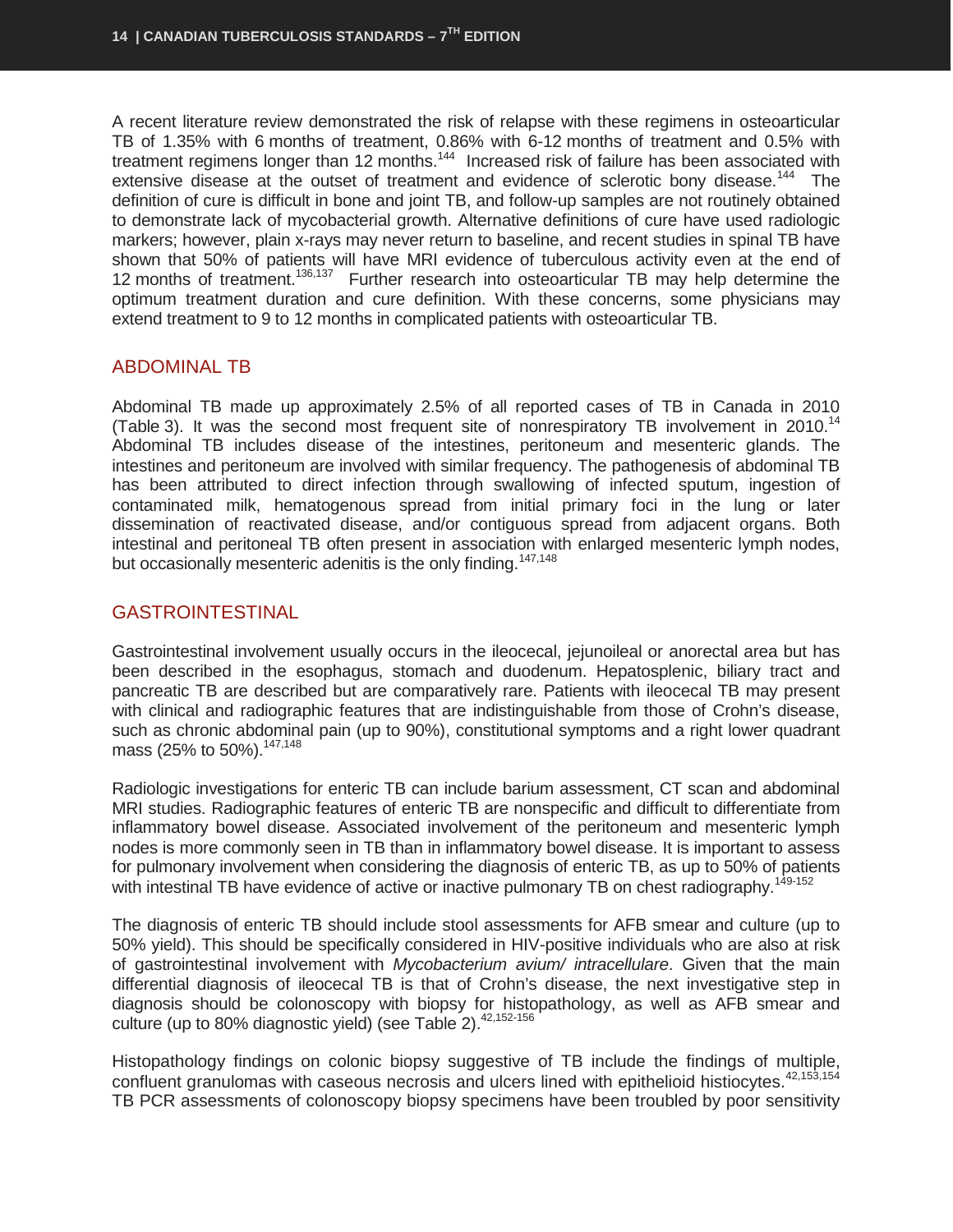and lack of gold standard comparison.<sup>155</sup> If colonoscopy is non-diagnostic, laparoscopy/laparotomy can be considered for definitive diagnosis, as can an empiric trial of anti-TB treatment with the usual concerns regarding empiric therapy.<sup>20,154,155</sup>

## <span id="page-16-0"></span>PERITONEAL

In those with primarily peritoneal involvement, common presenting symptoms are abdominal swelling, abdominal pain, fever, weight loss and diarrhea.<sup>43,156</sup> Patients with cirrhosis and those undergoing continuous ambulatory peritoneal dialysis are at increased risk. The peritoneum becomes studded with tubercles that leak proteinaceous fluid, clinically identified as ascites. Late presentations of TB peritonitis can be "dry" with predominant fibro-adhesive features ("doughy abdomen") and minimal ascitic fluid. $20,43,156$ 

Radiologic assessment can be helpful but is not diagnostic. An abnormal chest radiograph can be seen in 38% of patients with peritoneal TB. Ultrasound assessment often demonstrates peritoneal fluid with fine mobile strands. CT scan assessment demonstrates ascites fluid with high attenuation values (20-45 HU) with a thickened and nodular peritoneum. "Dry" TB peritonitis is characterized by omental masses and a hypervascular peritoneum. The commonly associated mesenteric adenopathy can be seen with both modalities.<sup>150,151</sup>

Assessment of ascitic fluid demonstrates an exudative pattern with a predominance of lymphocytes, although when TB peritonitis complicates chronic peritoneal dialysis, neutrophils may predominate.<sup>44,45</sup>Ascitic fluid is rarely smear positive (3%) but can demonstrate positive cultures in up to 80% of samples.<sup>44-46</sup> If ascitic fluid sampling is non-diagnostic, peritoneal biopsy (diagnostic image-guided or laporascopic) for definitive diagnosis should be considered as its diagnostic yield is higher than that of ascitic fluid sampling (see Table 2).  $20,44-49$ 

Ascitic fluid adenosine deaminase (ADA) has shown reasonable sensitivity and specificity for the diagnosis of peritoneal TB in a recent meta-analysis;<sup>157</sup> however, with the low prevalence of tuberculous peritonitis in Canada this test is more helpful in ruling out the disease (negative predictive value) than ruling in the disease (positive predictive value). In addition, a diagnosis based on ADA does not yield the organism or the drug susceptibility profile of the organism, potentially affecting treatment. It is also important to recognize that tuberculosis peritonitis is associated with an elevation in serum CA 125 level, and there are multiple case reports of incorrect diagnosis of metastatic ovarian cancer in the setting of tuberculosis peritonitis when this tumour marker is relied on for a diagnosis of ovarian cancer. $45$ 

#### **Treatment of abdominal TB follows the standard approach.**

*(Conditional recommendation, based on moderate evidence)*

**Surgery is generally advised only in the face of serious complications, such as perforation, bleeding or obstruction.<sup>158</sup>**

## <span id="page-16-1"></span>CENTRAL NERVOUS SYSTEM TB

Central nervous system (CNS) TB includes tuberculous meningitis, tuberculous myelitis and tuberculomas, as well as tuberculous abscesses and cerebritis. In Canada, CNS TB made up 1.4% of all reported cases of TB in Canada in 2010 (Table 3).<sup>14</sup> Meningitis, with or without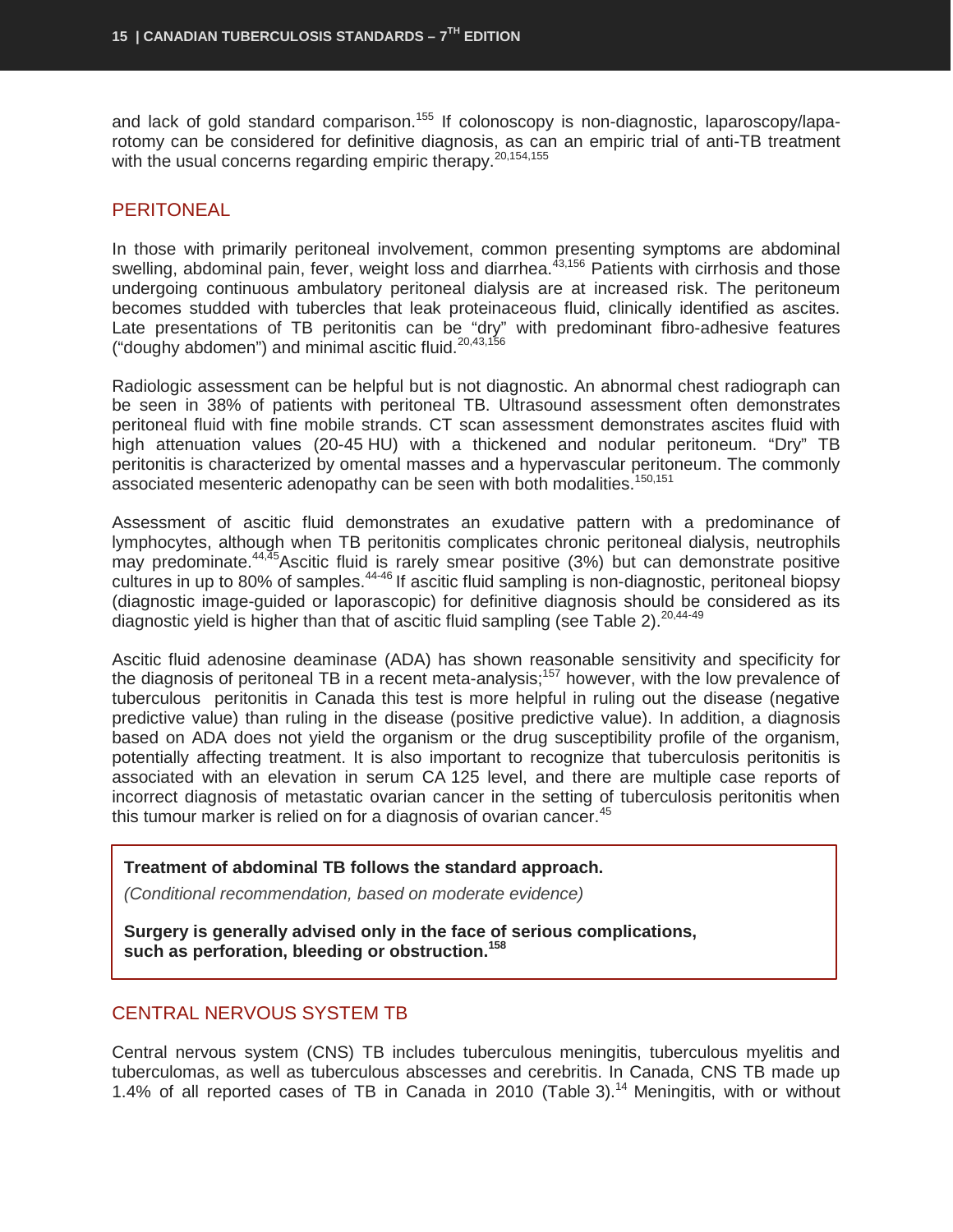tuberculoma, occurs in approximately 75% of cases and tuberculoma alone in 25% of patients with CNS TB.<sup>159</sup> Cerebral tuberculomas are thought to be more common in patients with HIV/AIDS and people from low-income countries.<sup>160</sup> CNS involvement is seen in up to 15% to 20% of miliary TB cases, and in up to 50% of these cases it is fatal.<sup>20</sup>

### <span id="page-17-0"></span>**MENINGITIS**

TB meningitis should be treated as a medical emergency; time is of the essence in achieving a good outcome, as the condition is frequently associated with devastating consequences: 25% morbidity (i.e. permanent neurologic deficit) and 15% to 40% mortality despite available treatment.<sup>159,161,162</sup> It is believed that the initial lesion is a tubercle in the superficial cortex (subependymal area) or meninges that ruptures into the subarachnoid space (Rich focus). Brain and cranial nerve damage results from the effects of a granulomatous basal exudate (proliferative arachnoiditis). The proliferative arachnoditis may cause both an obstructive hydrocephalus (with subsequent elevation in intracranial pressure) as well as a periarteritis with subsequent thrombosis of blood vessels and brain infarction most commonly in the vessels supplying the basal ganglia and brainstem.<sup>162,163</sup>

The clinical course is characterized by a prodromal headache, malaise, fever and personality changes, followed by meningismus, cranial nerve palsies and confusion, which, if left untreated, can lead to seizures, coma and death within weeks.<sup>161</sup> Outcomes are known to be affected by the following: age, whether hydrocephalus is present at diagnosis, cerebrospinal fluid (CSF) protein levels and, most important, the clinical stage of disease at diagnosis.<sup>164-166</sup> Clinical staging is done at the time of presentation, stage 1 indicating patients who are conscious and rational with no focal neurologic signs, stage 2 patients presenting with lethargy and confusion with focal signs, and stage 3 patients exhibiting stupor, coma and seizures.

Neurologic imaging can suggest the diagnosis. A CT scan or MRI of the brain showing basilar meningeal enhancement, hydrocephalus and infarctions in the supratentorial brain parenchyma and brain stem is highly suggestive of TB meningitis.<sup>167-170</sup>

Lumbar puncture is the usual first diagnostic test to consider in meningitis. At presentation, the CSF measurements are often normal, but subsequent abnormal results include low glucose levels (<45 mg/dL or <2.5 mmol/L [normal 50-80 mg/dL]), elevated protein (100-500 mg/dL or 0.5-5 g/L [normal 15-45 mg/dL]) and a moderate pleocytosis with lymphocyte predominance (cell count 100-500 cells/μL [normal 0-5 white blood cells/μL]).<sup>20,171</sup> The opening pressure is usually elevated.<sup>20,171</sup> Although regularly performed, bacteriologic methods are generally considered inadequate for early diagnosis of TB meningitis because there are too few organisms in the CSF for consistent demonstration by smear, and cultural identification may take several weeks.164 Serial sampling of CSF for AFB smear and culture may increase the diagnostic yield (up to 87% with daily lumbar puncture for 3 days), and empiric treatment should not be delayed for fear of influencing smear or culture results. The sensitivity of AFB smears may be improved by using the last tube collected, as well as obtaining a large volume sample (10 to 15 mL).165,166 NAAs are commercially available to identify mycobacteria directly from CSF. The availability and reliability should be discussed with local laboratories. The major advantage of NAA is a rapid diagnosis, generally within 48 hours, and it is most useful in diagnosing meningeal TB.<sup>21,37,90,172</sup> A positive NAA assay result from the CSF of a patient with a high clinical probability of TB meningitis can be considered a presumptive case, whereas a negative NAA assay in these circumstances cannot be relied upon to exclude the diagnosis.<sup>170</sup> Newer PCR tests amplifying several target gene sites are likely to improve sensitivity in the future.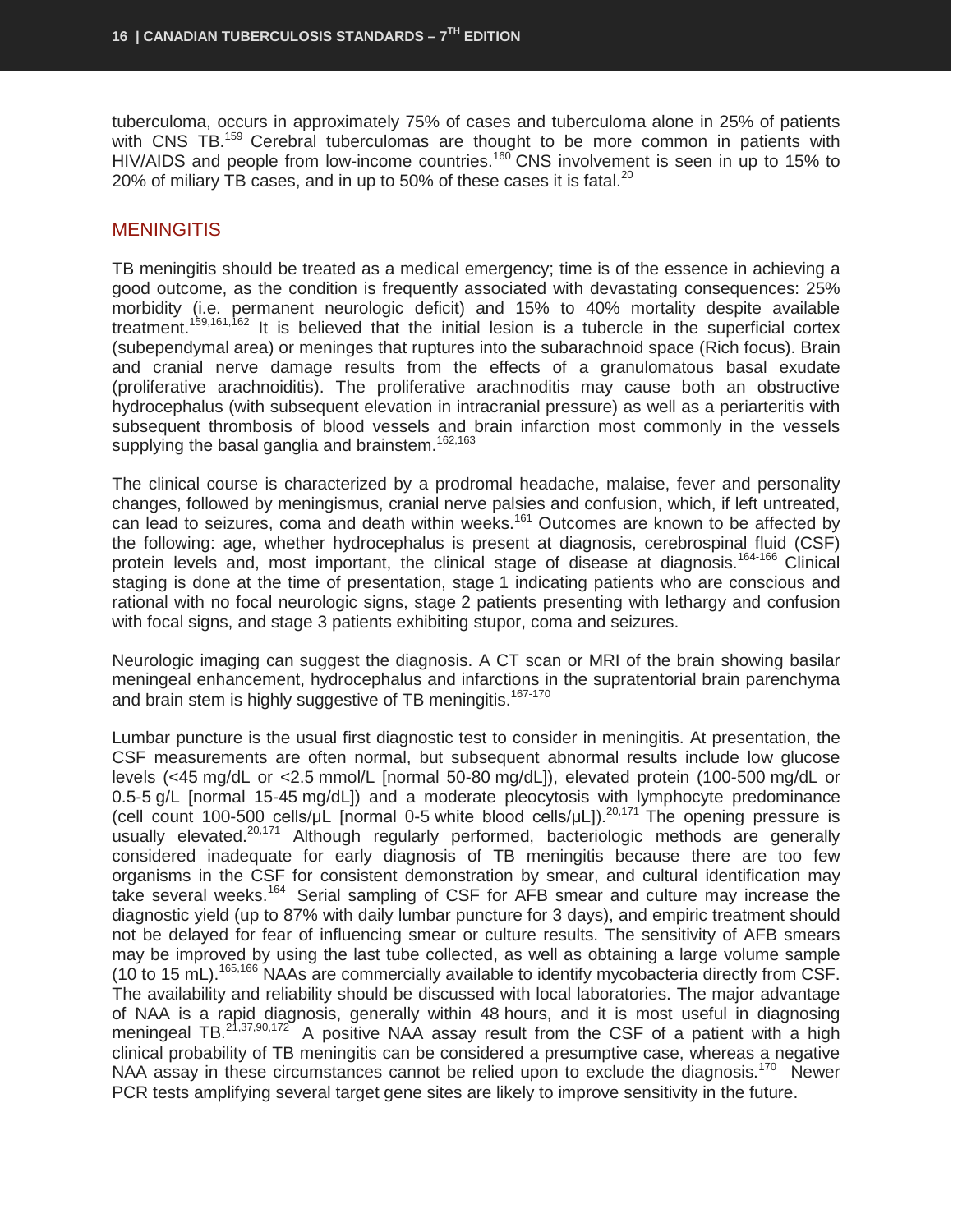**In meningitis, empiric therapy with standard quadruple therapy should be initiated immediately on suspicion of the diagnosis to prevent complications.**

*(Strong recommendation, based on moderate evidence)*

Isoniazid, rifampin and pyrazinamide all penetrate the CSF well. A meta-analysis has suggested that 6 months of therapy is adequate, although treatment extension to 12 months has been promoted given the severity of disease in tuberculous meningitis and lack of comparative trials. $38,173,174$  Given the ability of pyrazinamide to penetrate the CSF well, some physicians promote the use of this medication beyond 2 months; however, specific trials have not confirmed the benefit of this approach to date.<sup>38</sup> Consultation with a TB specialist is recommended in resistant CNS tuberculosis disease given issues of CSF penetration of several second-line agents.174

Adjuvant steroid use has been shown to decrease mortality in HIV-negative children and adults with tuberculous meningitis (no evidence of harm with the use of adjuvant steroids in HIV-positive individuals with tuberculous meningitis).

**It is therefore recommended that all patients presenting with tuberculous meningitis receive a course of steroids (dose of dexamethasone 0.4 mg/kg IV every 24 hours in adults [2 weeks] and 0.6 mg/kg IV every 24 hours in children [4 weeks], subsequently tapered over a total of 8 weeks).175-177**

*(Strong recommendation, based on strong evidence)*

Neurosurgical intervention may be indicated for complications such as hydrocephalus or, less likely, large local collections. <sup>164,175,176</sup>

A recent study has addressed the optimal timing for the initiation of antiretroviral (ARV) therapy in HIV-positive patients with tuberculosis meningitis and has found that early initiation of ARV (within the first 8 weeks of anti-tuberculous treatment) increased morbidity without a mortality benefit.<sup>178</sup> Thus, it is currently recommended that ARV initiation be delayed to 8 weeks in this cohort of patients *(strong recommendation, based on moderate evidence). S*ee Chapter 10, Tuberculosis and Human Immunodeficiency Virus.

# <span id="page-18-0"></span>TUBERCULOMAS

Patients with tuberculoma are usually asymptomatic but may present with headache, seizures (focal or generalized) or focal neurologic signs, depending upon the location of the lesion(s).<sup>20</sup>

Diagnosis of tuberculoma can be suggested by neurologic imaging (CT or MRI) with evidence of ring enhancing lesion(s) with surrounding edema.<sup>167-169</sup> The primary competing diagnosis on CNS imaging is that of cysticercosis. Diagnosis may be obtained with stereotactic biopsy or excisional biopsy (yields provided in Table 2), or an empiric trial of therapy with clinical monitoring can be attempted with radiographic follow-up. 38-41,170-178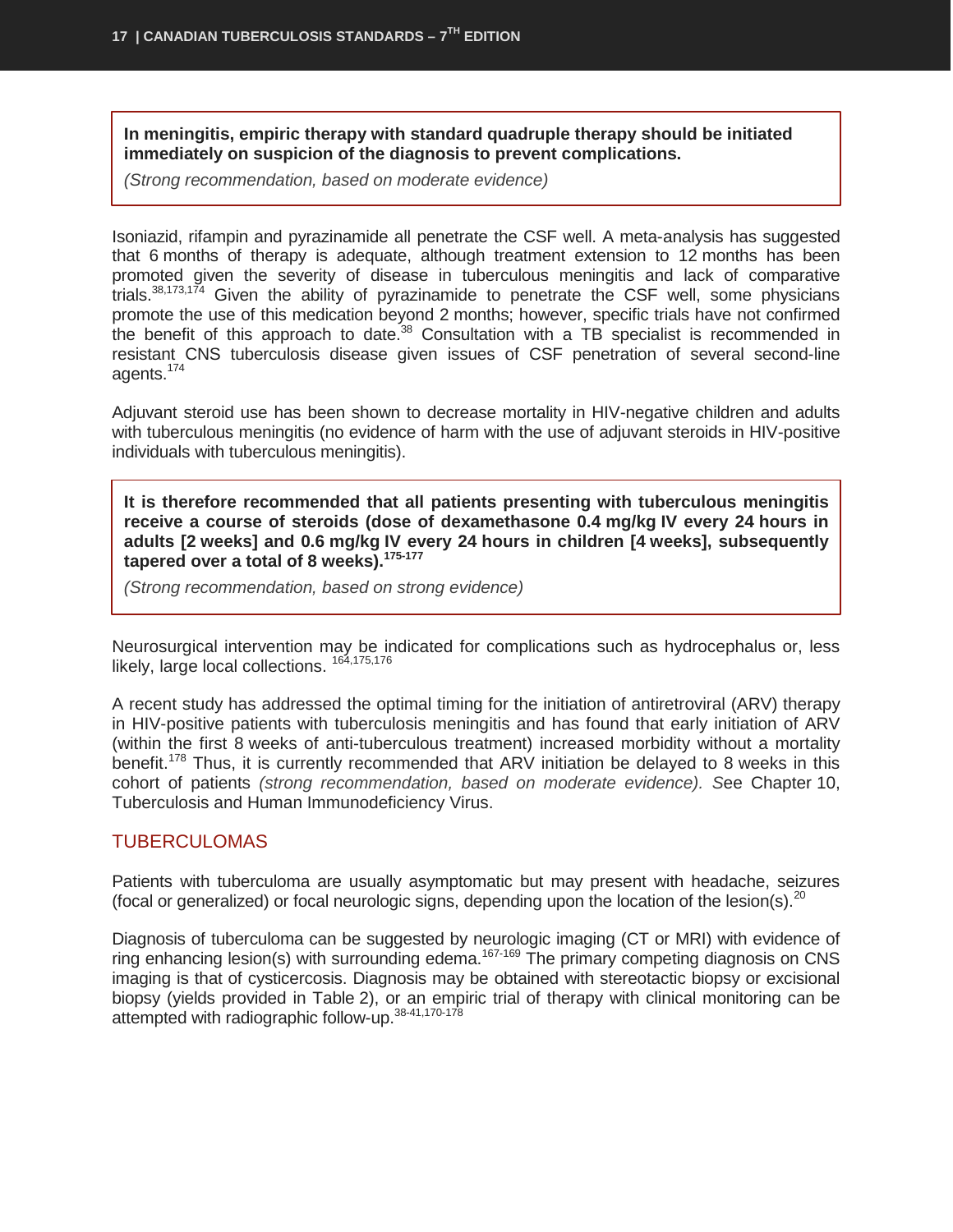**Standard anti-tuberculous therapy for 6 months is recommended, although there are no randomized controlled trials to confirm outcomes in tuberculoma. Adjuvant steroid use in all cases of tuberculoma is not recommended given the lack of randomized controlled trials assessing its effectiveness. Its use can be considered in patients with vasogenic edema and neurologic symptoms, as some case studies have reported decreased neurologic symptoms with the use of adjuvant steroid therapy.<sup>38</sup>**

*(Conditional recommendation, based on weak evidence)*

# <span id="page-19-0"></span>OCULAR TB

The epidemiology of ocular TB has not been well described in Canada, and there is wide variation reported from around the world. The diagnosis is often problematic given the difficulty in obtaining clinical specimens for mycobacteriologic and histopathologic testing.<sup>179-181</sup> Cases are usually referred to a TB centre by an ophthalmologist for consideration of empiric treatment.

Virtually any part of the eye can be involved. Ocular TB can be characterized by direct infection of external and internal eye structures or an inflammatory hypersensitivity response to mycobacterial antigens, which can lead to retinal vasculitis.179-181 Direct infection can occur from hematologic dissemination at the time of primary infection or reactivation or, less commonly, direct extension from a site external to the eye.<sup>179-181</sup> Intraocular disease, specifically choroidal TB, is the most common form of ocular tuberculosis.<sup>20,179-181</sup> Choroidal TB can be unilateral or bilateral, and can lead to retinal disease. Patients usually present with decreased visual acuity and often have signs of disseminated TB.

Clinical specimens are easily obtained from external eye structures. Intraocular disease is often a clinical diagnosis, based on ophthalmological findings consistent with TB, evidence of TB infection and response to a clinical trial of anti-tuberculous medications.<sup>179-182</sup> Some studies have suggested that sampling of the anterior chamber fluid for TB PCR may be helpful in confirming the diagnosis.<sup>183</sup>

#### **Standard 6-month TB treatment is suggested for ocular TB.<sup>181</sup>**

*(Conditional recommendation, based on weak evidence)*

However, given the lack of randomized controlled trials there is disagreement in the literature as to the optimal length of treatment in this disease. Some authors recommend discontinuation of therapy if there has been no response after 2 months.<sup>181</sup> Other authors recommend that a minimum of 9 months of therapy is required to achieve cure.<sup>184</sup>

## <span id="page-19-1"></span>TUBERCULOUS PERICARDITIS

In developed countries the incidence of TB pericarditis has declined alongside the decline in TB incidence, whereas in countries with a high prevalence of HIV and TB coinfection the incidence of TB pericarditis has been steadily increasing.<sup>75</sup>

The pathogenesis of pericardial TB has been attributed to hematogenous spread from initial primary infection or later dissemination of reactivated disease, or contiguous spread from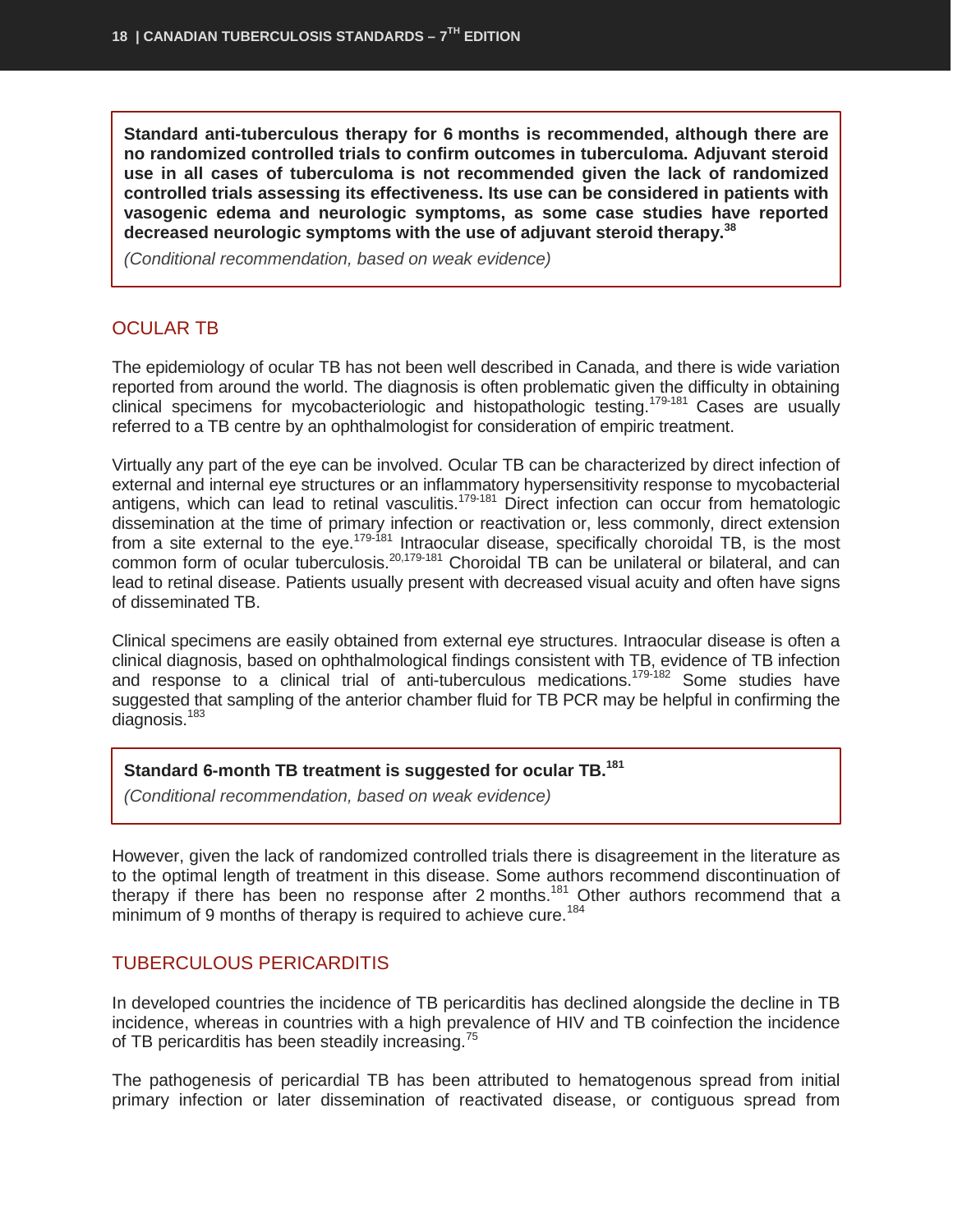adjacent organs, such as mediastinal lymph nodes. It is often accompanied by tuberculous disease at another site, commonly pulmonary, pleural, mediastinal lymph node and/or peripheral lymph node locations.<sup>20</sup>

The earliest clinical presentation of TB pericarditis is of a serosanguinous exudative effusion that may resolve spontaneously over a few weeks but may progress to cardiac tamponade or pericardial constriction. Common symptoms are nonspecific and are those of the underlying infectious process (fever, night sweats), cardiac compromise (dyspnea, orthopnea) or of disease elsewhere (cough). Physical signs vary depending upon the degree of cardiac compromise.<sup>76,77</sup>

Imaging modalities can include chest radiography, echocardiography, cardiac MRI (helpful in identifying myocardial involvement seen more commonly in HIV-positive individuals) or CT assessment (helpful in identifying mediastinal lymph node involvement).<sup>76,77</sup>

Pericardial fluid assessment typically demonstrates a bloody, exudative effusion that is often predominantly neutrophilic and not lymphocytic. Diagnosis can be made with sampling of pericardial fluid and/or pericardial tissue for AFB smear (4%), culture (25%-75 %) and histopathologic analysis  $(71\%)$ .<sup>76-78</sup> Pericardial fluid ADA and interferon gamma assays have demonstrated reasonable sensitivity and specificity in a recent meta-analysis;<sup>78</sup> however, with the low prevalence of tuberculous pericarditis in Canada these tests are more helpful in ruling out the disease (negative predictive value) than ruling in the disease (positive predictive value).

It is important to remember that pericardial TB is often associated with disease elsewhere, and microbiologic assessment of sputum, pleural effusion, mediastinal lymph node and/or other involved sites can increase the yield of diagnosis significantly. However, given the difficulties in diagnosis and the high morbidity and mortality associated with this condition, empiric treatment may need to be considered (especially in the immunocompromised, as typical histopathology findings may not be present).  $78,79$ 

**Six-month anti-tuberculous treatment is recommended and has been shown to reduce the incidence of constrictive pericarditis (10%-20%) and mortality associated with tuberculous pericarditis.<sup>185</sup>**

*(Strong recommendation, based on moderate evidence)*

**Adjunctive corticosteroid treatment has been shown in small studies to reduce the mortality and morbidity associated with pericarditis in both HIV-negative and HIVpositive individuals. 185,186**

*(Strong recommendation, based on moderate evidence*)

The recommended adult steroid (prednisone) dosage is 1 mg/kg per day for 4 weeks, tapered slowly over the following 8 weeks (the use of corticosteroids in TB is discussed in Chapter 5, Treatment of Tuberculosis Disease). In patients with recurrent effusions or persistently elevated central venous pressures despite removal of pericardial fluid and use of anti-tuberculous drugs, early pericardiectomy is advised.<sup>185,187</sup>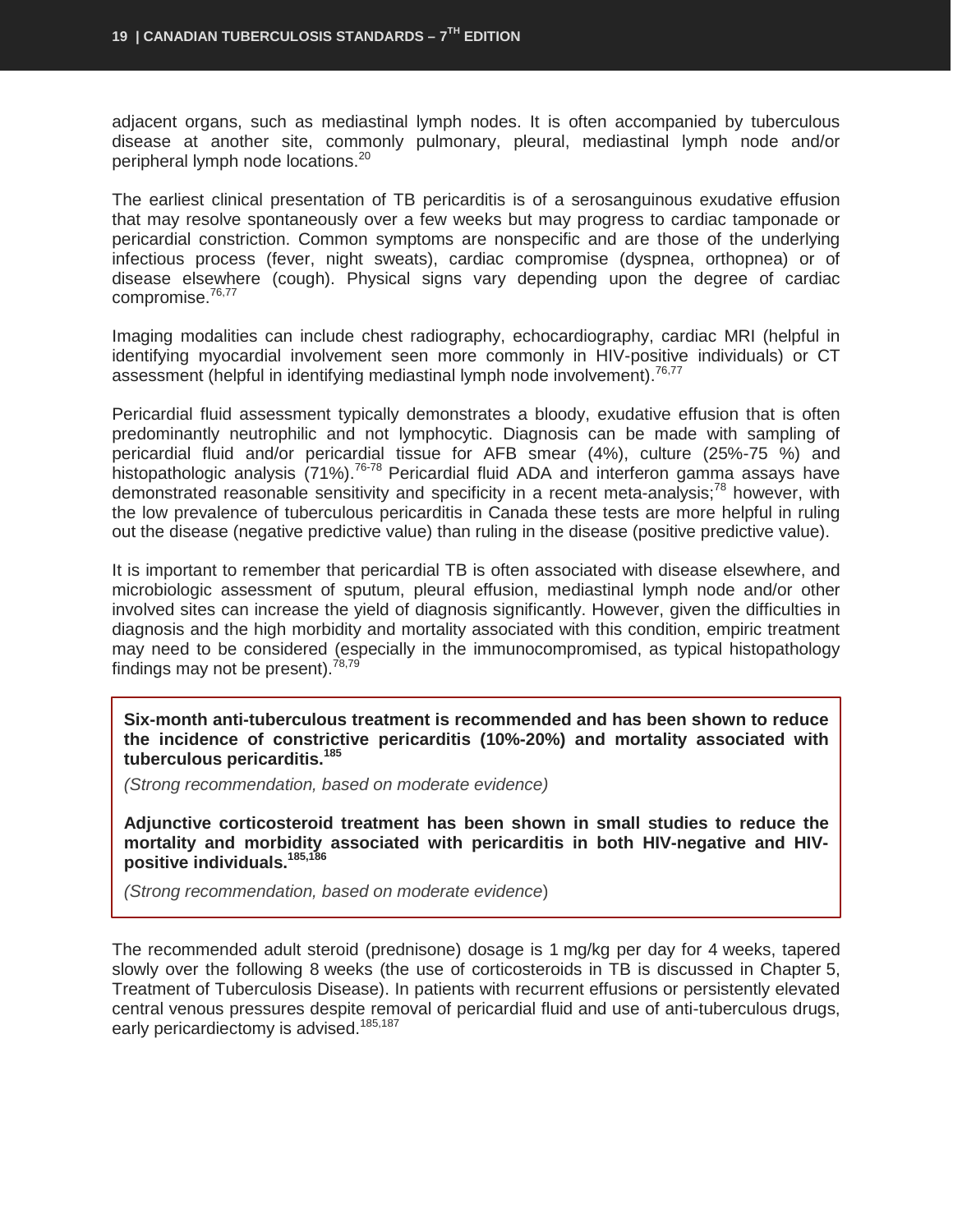#### <span id="page-21-0"></span>OTHER TYPES OF NONRESPIRATORY TB

TB can affect any organ or organ system of the body, including the skin, non-nodal glandular tissue (i.e. breast), great vessels and bone marrow.20,188 It is important to consider TB in the differential diagnosis and submit the appropriate specimens to the laboratory.

TB affecting the skin includes both cutaneous TB (infection of the skin by direct inoculation, contiguous spread from underlying structures or hematogenous spread) and tuberculids (cutaneous hypersensitivity/autoimmune reactions to noncutaneous TB infection).<sup>189</sup> Cutaneous TB disease is not common, as the organism prefers temperatures that are higher than those at the surface of the body. Examples of cutaneous TB are lupus vulgaris, scrofuloderma and tuberculous gumma. Examples of tuberculids are papulonecrotic tuberculid, erythema induratum and erythema nodosum. Erythema nodosum usually implies recent infection and possibly infection that may be more likely to progress to disease. However, it does not necessarily mean underlying active disease.<sup>190</sup>

Diagnosis of cutaneous TB depends on biopsy for histopathology and mycobacterial smear and culture. Diagnosis of tuberculids depends on biopsy specimens demonstrating the typical histopathology of the underlying autoimmune/hypersensitivity reaction and demonstration of TB infection with response to empiric anti-tuberculous therapy.

**Standard 6 months of therapy is likely adequate for treatment, and small studies suggest that shorter courses of treatment may be effective. 190**

(C*onditional recommendation, based on weak evidence)*

## <span id="page-21-1"></span>IMMEDIATELY LIFE-THREATENING FORMS OF TB

Nonrespiratory TB (other than lymph node TB) is more likely to cause a life-threatening complication than is respiratory TB.<sup>14,20</sup> Together, bone and joint, disseminated, CNS, pericardial and adrenal TB account for a relatively small fraction of all reported TB cases, yet they are responsible for a large share of the morbidity and mortality associated with the disease.<sup>14,20</sup> Adrenal insufficiency should be considered in all patients with active or remote TB who are doing poorly, particularly if hypotension, hyponatremia or hyperkalemia is present.<sup>191</sup>

In certain life-threatening forms of nonrespiratory TB, such as CNS, disseminated or pericardial TB, empiric treatment should be instituted with a presumptive diagnosis while confirmation is pending. Successful outcomes of these and other forms of nonrespiratory TB are critically dependent upon the rapidity with which the diagnosis is made and appropriate treatment introduced.<sup>20</sup> Depending upon what drugs remain available for treatment and upon host immune status, multidrug-resistant TB at any site may also be immediately life-threatening.<sup>129</sup>

# <span id="page-21-2"></span>RECOMMENDED TREATMENT

As a general rule, nonrespiratory TB responds to the same regimens used to treat respiratory TB (see Chapter 5, Treatment of Tuberculosis Disease).<sup>192,193</sup> For example, a 6-month regimen of isoniazid and rifampin supplemented with pyrazinamide for the initial 2 months is as efficacious as a 9-month course of isoniazid and rifampin therapy supplemented for the first 2 months with either pyrazinamide or ethambutol in the treatment of tuberculous lymphadenitis.<sup>194</sup>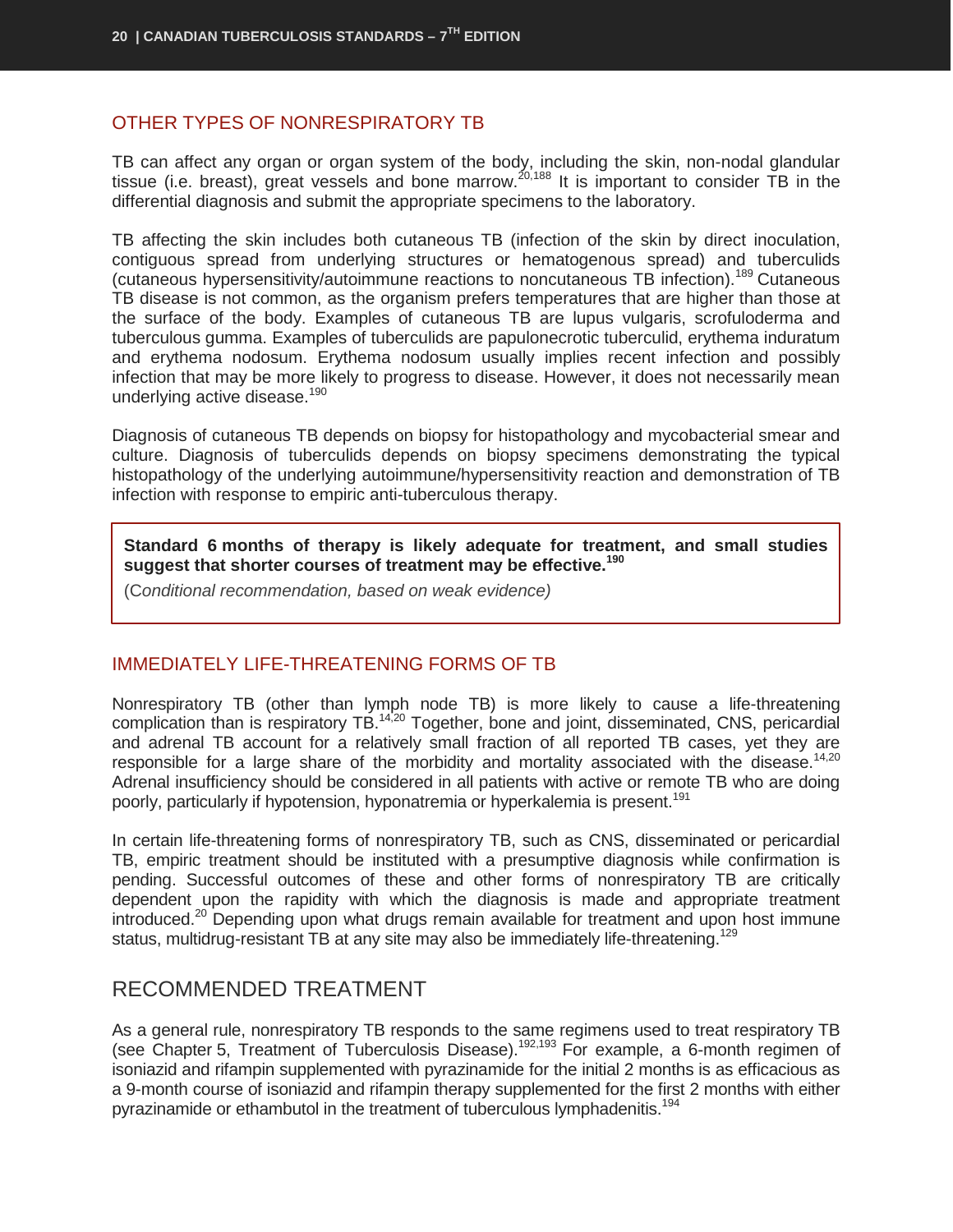**The data for the recommendation of a 6-month treatment course for most other forms of nonrespiratory disease is not based on studies as robust as those for pulmonary TB nor is treatment cure as easy to define, thus treatment extension to 9 or 12 months is often considered in patients with complicated conditions.**

*(Conditional recommendation, based on weak to moderate evidence)*

CNS TB and disseminated TB are notable exceptions, in that a longer course of therapy is advised.<sup>193</sup> Unfortunately, in the case of TB meningitis there are no randomized controlled trials to provide guidance as to optimal regimens and length of treatment. As discussed elsewhere, adjunctive therapy with corticosteroids may reduce the inflammatory response and improve outcomes of some forms of nonrespiratory TB, specifically CNS TB and pericardial TB. In contrast to respiratory TB, the management of nonrespiratory TB not uncommonly requires surgical intervention, initially for the purpose of obtaining diagnostic specimens and later in the management of local complications of the disease.

<span id="page-22-0"></span>…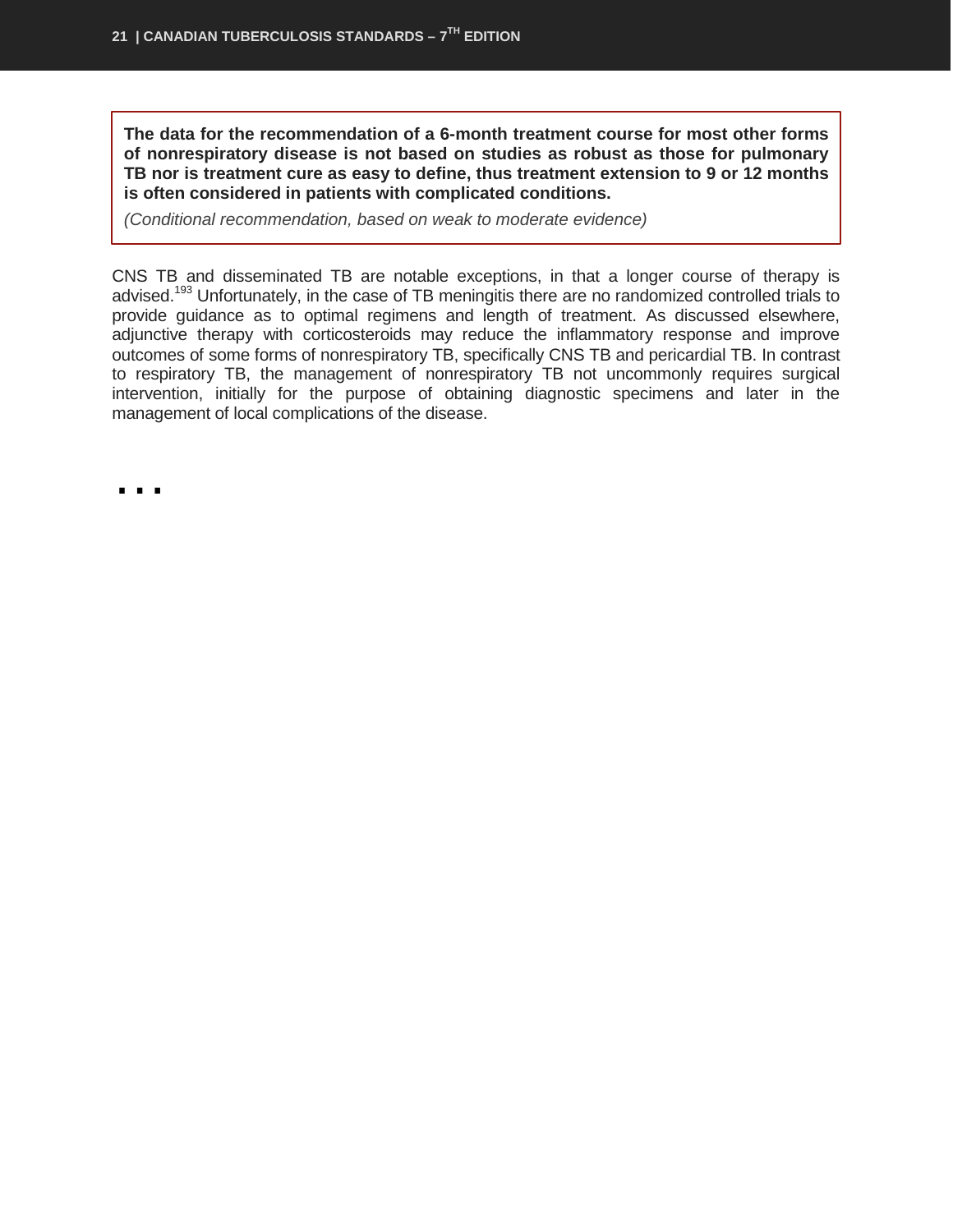# **REFERENCES**

- 1. Public Health Agency of Canada. Canadian Tuberculosis Reporting System. Reporting form completion guidelines version 1.9: Appendix B. Code table listing by ICD-9 code for diagnosis. Available at: [http://www.phac-aspc.gc.ca/tbpc-latb/pdf/guidelinesform-eng.pdf](http://mail.albertahealthservices.ca/owa/redir.aspx?C=e0bd21cfa99449feb1774bf9e466c6aa&URL=http%3a%2f%2fwww.phac-aspc.gc.ca%2ftbpc-latb%2fpdf%2fguidelinesform-eng.pdf)
- 2. Peto HM, Pratt RH, Harrington TA, LoBue PA, Armstrong LR. Epidemiology of extrapulmonary tuberculosis in the United States 1993-2006. *Clin Infect Dis* 2009;49(9):1350-57.
- 3. World Health Organization. Global tuberculosis report. Geneva: WHO, 2012;31.
- 4. Marais BJ, Gie RP, Schaaf HS, Hesseling AC, Enarson DA, Beyers N. The spectrum of disease in children treated for tuberculosis in a highly endemic area. *Int J Tuberc Lung Dis* 2006;10(7):732-38.
- 5. Long R, Njoo H, Hershfield E. Tuberculosis: 3. Epidemiology of the disease in Canada. *Can Med Assoc J* 1999;160:1185-90.
- 6. Enarson DA, Ashley MJ, Grzybowski S, et al. Non-respiratory tuberculosis in Canada: epidemiologic and bacteriologic features. *Am J Epidemiol* 1980;112:341-51.
- 7. Fanning A. Tuberculosis: 6. Extrapulmonary disease. *Can Med Assoc J* 1999;160:1597- 603.
- 8. Rieder HL, Snider DE, Cauthen GM. Extrapulmonary tuberculosis in the United States. *Am Rev Respir Dis* 1990;141:347-51.
- 9. Ong A, Creasman J, Hopewell PC, et al. A molecular epidemiological assessment of extrapulmonary tuberculosis in San Francisco. *Clin Infect Dis* 2004;38:25-31.
- 10. Shriner KA, Mathisen GE, Goetz MB. Comparison of mycobacterial lymphadenitis among persons infected with human immunodeficiency virus and seronegative controls. *Clin Infect Dis* 1992;15:601-5.
- 11. Atomyia AN, Uip DE, Leite OH. Evaluation of disease patterns, treatment and prognosis of tuberculosis in AIDS patients. *Braz J Infect Dis* 2002;6:29.
- 12. Lee MP, Chan JW, Ng KK, et al. Clinical manifestations of tuberculosis in HIV-infected patients. *Respirology* 2000;5:423.
- 13. Burman WJ, Jones BE. Treatment of HIV-related tuberculosis in the era of effective antiretroviral therapy. *Am J Respir Crit Care Med* 2001;164:7-12.
- 14. Public Health Agency of Canada. Tuberculosis in Canada 2010: pre-release. Ottawa: PHAC, 2012. Available at: [http://publications.gc.ca/collections/collection\\_2012/aspc](http://mail.albertahealthservices.ca/owa/redir.aspx?C=e0bd21cfa99449feb1774bf9e466c6aa&URL=http%3a%2f%2fpublications.gc.ca%2fcollections%2fcollection_2012%2faspc-phac%2fHP37-5-1-2010-eng.pdf)[phac/HP37-5-1-2010-eng.pdf](http://mail.albertahealthservices.ca/owa/redir.aspx?C=e0bd21cfa99449feb1774bf9e466c6aa&URL=http%3a%2f%2fpublications.gc.ca%2fcollections%2fcollection_2012%2faspc-phac%2fHP37-5-1-2010-eng.pdf)
- 15. Statistics Canada. 2006 Census. Immigration in Canada: a portrait of the foreign-born population, 2006 Census: findings.
- 16. Public Health Agency of Canada. Summary: estimates of HIV prevalence and incidence in Canada, 2008.
- 17. Long R, Boffa J. High HIV-TB co-infection rates in marginalized populations: evidence from Alberta in support of screening TB patients for HIV. *Can J Public Health* 2010;101(3):202- 4.
- 18. Sen P, Kapila R, Salaki J, et al. The diagnostic enigma of extra-pulmonary tuberculosis. *J Chron Dis* 1977;30:331-50.
- 19. Laszlo A. Tuberculosis: 7. Laboratory aspects of diagnosis. *Can Med Assoc J*  1999;160:1725-29.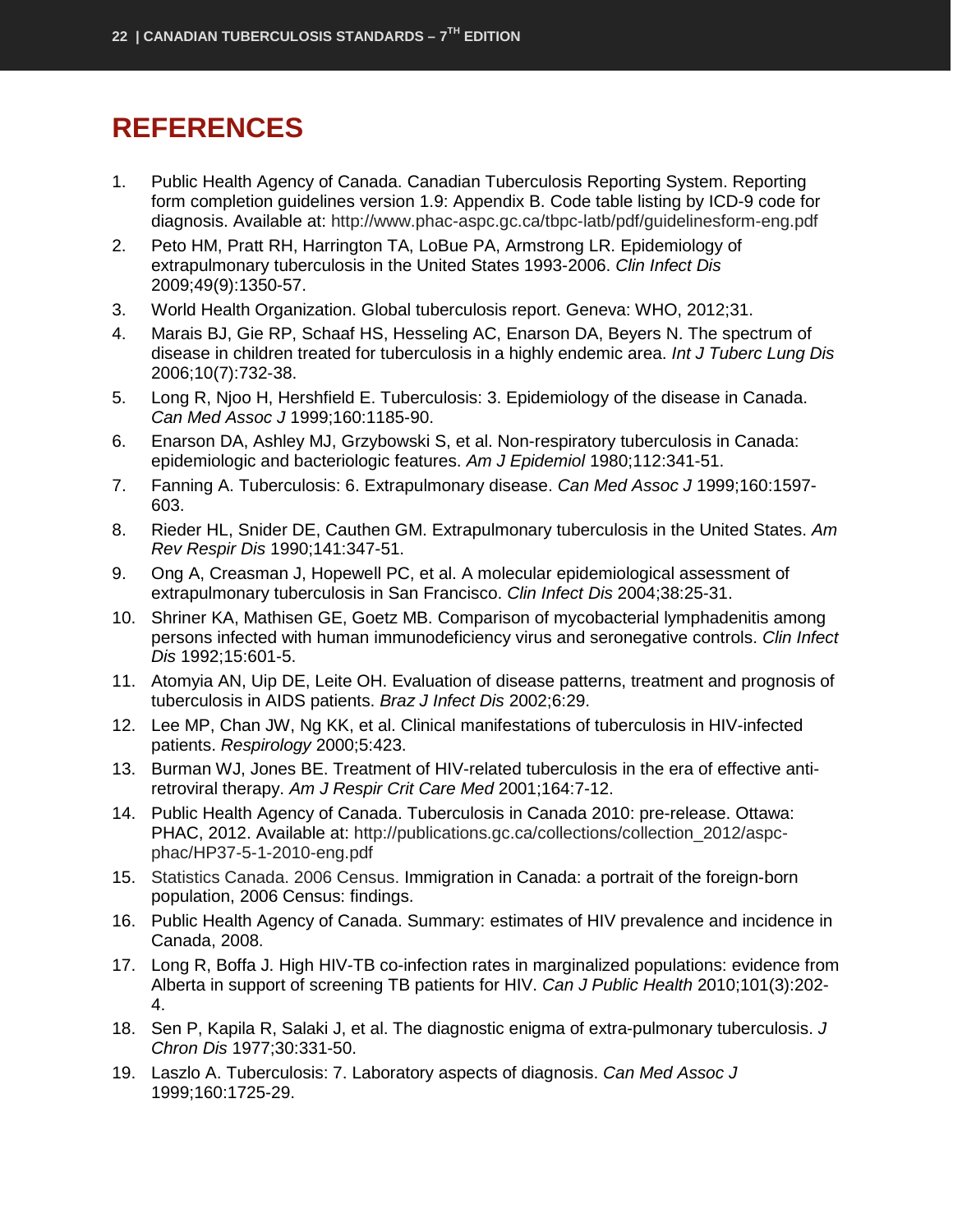- 20. Iseman MD. *A Clinician's Guide to Tuberculosis*. Lippincott, Williams & Wilkins, 2000.
- 21. Tortoli E, Russo C, Piersimoni C, et al. [Clinical validation of Xpert](http://www.ncbi.nlm.nih.gov/pubmed/22241741) MTB/RIF for the [diagnosis of extrapulmonary tuberculosis.](http://www.ncbi.nlm.nih.gov/pubmed/22241741) *Eur Respir J* 2012;40(2):442-7.
- 22. Lau SK, Wei WI, Hsu C, et al. Efficacy of fine needle aspiration cytology in the diagnosis of tuberculous cervical lymphadenopathy. *J Laryngol Otol* 1990;104:24.
- 23. Parimon T, Spitters CE, Muangman N, Euathrongchit J, Oren E, Narita M. Unexpected pulmonary involvement in extrapulmonary tuberculosis patients. *Chest* 2008;134(3):589- 94.
- 24. Roberts DS, Dowdall JR, Winter L, Sulis CA, Grillone GA, Grundfast, KM. Cervical tuberculosis: a decision tree for protecting healthcare workers. *Laryngoscope*  2008;118:1345-49.
- 25. Dandapat MC, Mishra BM, Dash SP, Kar PK. Peripheral lymph node tuberculosis: a review of 80 cases*. Br J Surg* 1990:77:911-12.
- 26. Polesky A, Grove W, Bhatia G. Peripheral tuberculous lymphadenitis: epidemiology, diagnosis, treatment, and outcome. *Medicine* 2005;84(6):350-62.
- 27. Pithie AD, Chicksen B. Fine-needle extrathoracic lymph-node aspiration in HIV-associated sputum-negative tuberculosis. *Lancet* 1992;340:1504.
- 28. Artenstein, AW,Kim JH, William SWJ, Chung RL. Isolated tuberculosis lymphadenitis in adults. Current clinical and diagnostic issues. *Clin Infect Dis* 1995;20(4):876-82.
- 29. Ligthelm LJ, [Nicol MP,](http://www.ncbi.nlm.nih.gov/pubmed?term=Nicol%20MP%5BAuthor%5D&cauthor=true&cauthor_uid=21880965) [Hoek KG,](http://www.ncbi.nlm.nih.gov/pubmed?term=Hoek%20KG%5BAuthor%5D&cauthor=true&cauthor_uid=21880965) et al. Xpert MTB/RIF for rapid diagnosis of tuberculous lymphadenitis from fine-needle-aspiration biopsy specimens. *J Clin Microbiol* 2011;49(11):3967-70.
- 30. Tokuda Y, Kishaba Y, Kato J, Nakazato N. Assessing the validity of a model to identify patients for lymph node biopsy. *Medicine* 2003;82(6):414-18.
- 31. Vassilakopoulos TP, Pangalis GA. Application of a prediction rule to select which patients presenting with lymphadenopathy should undergo a lymph node biopsy. *Medicine* 2000;79(5):338-347.
- 32. Zeka AN, Tasbakan S, Cavusoglu C. Evaluation of the Gene Xpert MTB/RIF assay for rapid diagnosis of tuberculosis and detection of rifampin resistance in pulmonary and extra pulmonary specimens. *J Clin Microbiol* 2011;49(12):4138-41.
- 33. Armand S, Vanhuls P, Delcroix G, Gourcol R, Lemaitre N. Comparison of the Xpert MTB/RIF test with an IS6110-TaqMan real-time PCR assay for direct detection of *Mycobacterium tuberculosis* in respiratory and nonrespiratory specimens. *J Clin Microbiol* 2011;49(5):1772-76.
- 34. Hilleman D. Rapid molecular detection of extrapulmonary tuberculosis by the automated GeneXpert MTB/RIF system. *J Clin Microbiol* 2011;49(4):1202-1205.
- 35. Lang AM, Feris-Iglesias J, Pena C, et al. Clinical evaluation of the Gen-Probe Amplified Direct Test for detection of *Mycobacterium tuberculosis* complex organisms in cerebrospinal fluid. *J Clin Microbiol* 1998;36(8):2191-94.
- 36. Pai M, Flores LL, Pai N et al. Diagnostic accuracy of nucleic acid amplification tests for tuberculous meningitis: a systematic review and meta-analysis. *Lancet Infect Dis* 2003;3(10):633-43.
- 37. Bonington A, Strang JI, Klapper PE, et al. Use of Roche AMPLICOR *Mycobacterium tuberculosis* PCR in early diagnosis of tuberculous meningitis. *J Clin Microbiol* 1998;36:1251.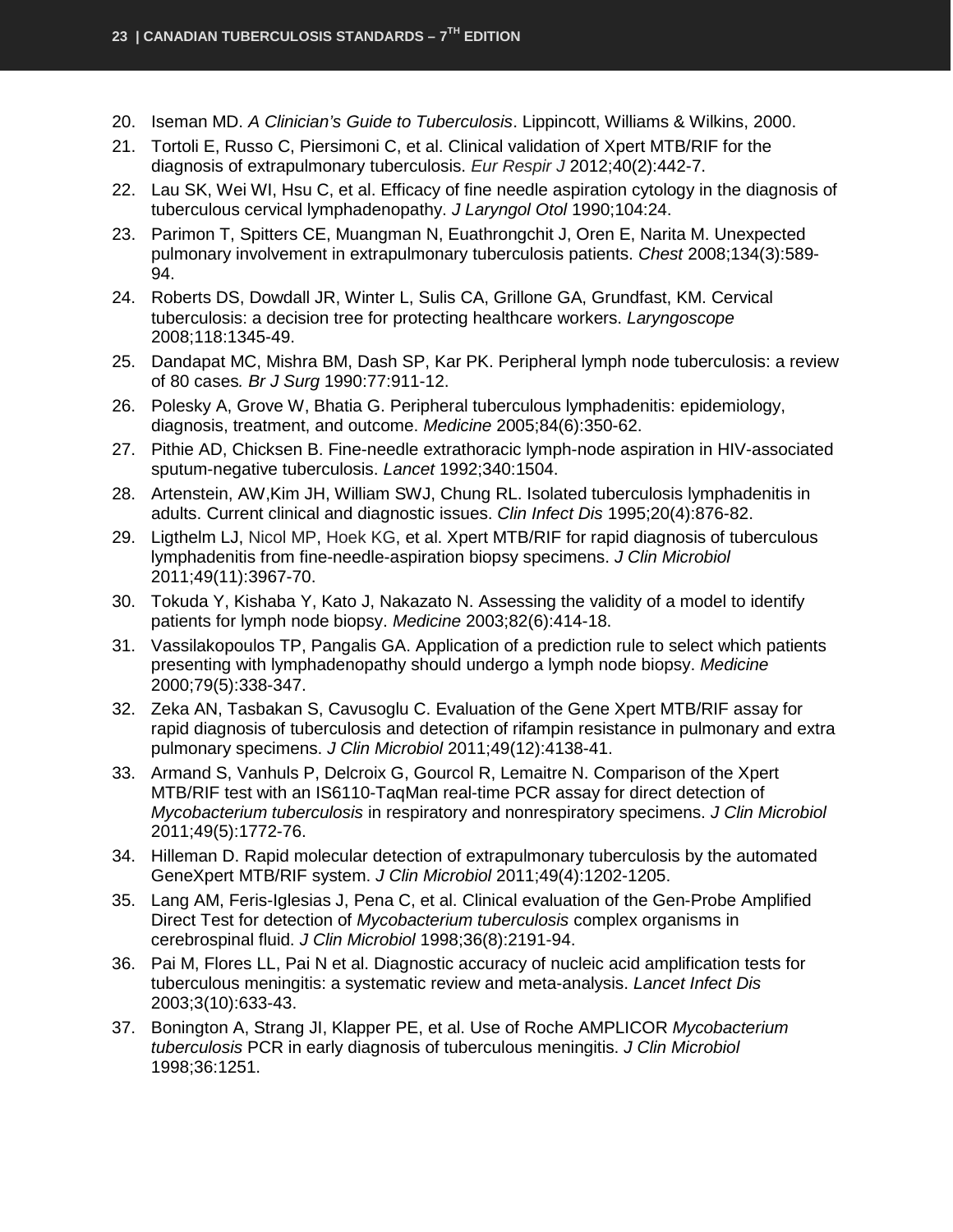- 38. Thwaites G, Fisher M, Hemingway, Scott G, Solomon T, Innes J. British Infection Society guidelines for the diagnosis and treatment of tuberculosis of the central nervous system in adults and children. *J Infect* 2009;59:167-87.
- 39. Bouchama A, al-Kawi MZ, Kanaan I, et al. Brain biopsy in tuberculoma: the risks and benefits. *Neurosurgery* 1991:28(3);405-9.
- 40. Rajshekhar V, Chandy MJ. CT-guided sterotactic surgery in the management of intracranial tuberculomas. *Br J NeuroSurg* 1993:7;665-71.
- 41. Mohanty A, Santosh V, Anandh B, et al. Diagnostic efficacy of stereotactic biopsy in intracranial tuberculomas. *Surg Neurol* 1999:52(3);252-57.
- 42. Guiouleme O, Paschos P, Katsaros M, et al. Intestinal tuberculosis: a diagnostic challenge – case report and review of the literature. *Eur J Gastroenterol Hepatol* 2011;23(11):1074- 77.
- 43. Singh MM, Bhargava AN, Jain KP. Tuberculous peritonitis. *N Engl J Med* 1969;281:1091- 94.
- 44. Sanai FM, Bzeizi KI. Systematic review: tuberculous peritonitis presenting features, diagnostic strategies and treatment. *Aliment Pharmacol Ther* 2005;22(8):685-700.
- 45. Chau TN, Leung VK, Wong S, et al. Diagnostic challenges of tuberculosis peritonitis in patients with and without end-stage renal failure. *Clin Infect Dis* 2007;45(12):e141-146.
- 46. Yeh HG, Chiu TF, Chen JC, Ng CJ. Tuberculous peritonitis: analysis of 211 cases in Taiwan. *Dig Liver Dis* 2012;44(2).111-17.
- 47. Que Y, Wang X, Liu Y, Li P, Ou G, Zhao W. Ultrasound-guided biopsy of greater omentum: an effective method to trace the origin of unclear ascites. *Eur J Radiol* 2009;70(2):331-35.
- 48. Vadareli E, Kebapci M, Saricam T, Pasaoglu O, Acikalin M. Tuberculous peritonitis of the wet ascetic type: clinical features and diagnostic value of image-guided peritoneal biopsy. *Dig Liver Dis* 2004;36(3):199-204.
- 49. Chow KM, Chow VC, Szeto CC. Indication for peritoneal biopsy in tuberculous peritonitis. *Am J Surg* 2009;185(6):567-73.
- 50. [Abbara](http://www.ncbi.nlm.nih.gov/pubmed?term=Abbara%20A%5BAuthor%5D&cauthor=true&cauthor_uid=22157940) A, [Davidson RN.](http://www.ncbi.nlm.nih.gov/pubmed?term=Davidson%20RN%5BAuthor%5D&cauthor=true&cauthor_uid=22157940) Etiology and management of genitourinary tuberculosis. *[Nat Rev](http://www.ncbi.nlm.nih.gov/pubmed?term=Abbara%20and%20tuberculosis)  [Urol](http://www.ncbi.nlm.nih.gov/pubmed?term=Abbara%20and%20tuberculosis)* 2011;8(12):678-88.
- 51. Christensen WI. Genitourinary tuberculosis: review of 102 cases. *Medicine* 1974;53(5):377-90.
- 52. Bentz RR, Dimcheff DG, Nemiroff MJ, et al. The incidence of urine cultures positive for *Mycobacterium tuberculosis* in a general tuberculosis patient population. *Am Rev Respir Dis* 1975;111:647-50.
- 53. Lattimer JK, Reilly RJ, Segawa A. The significance of the isolated positive urine culture in genitourinary tuberculosis. *J Urol* 1969;102:610.
- 54. Hsu HL, Lai CC, Yu MC, et al. Clinical and microbiologic characteristics of urine cultureconfirmed genitourinary tuberculosis at medical centers in Taiwan from 1995 to 2007. *Eur J Clin Microbiol Infect Dis* 2011;30(3):319-26.
- 55. Webster D, Long R. Shandro C, et al. Fluoroquinolone resistance in renal isolates of *Mycobacterium tuberculosis*. *Int J Tuber Lung Dis* 2010;14(2):217-22.
- 56. Baniel J, Manning A, Leiman G. Fine needle cytodiagnosis of renal tuberculosis. *J Urol* 1991;146(3):689-91.
- 57. Das KM, Vaidyanathan S, Rajwanshi A, Indudhara R. Renal tuberculosis: diagnosis with sonographically guided aspiration cytology. *Am J Roentgenol* 1992;158(3):571-73.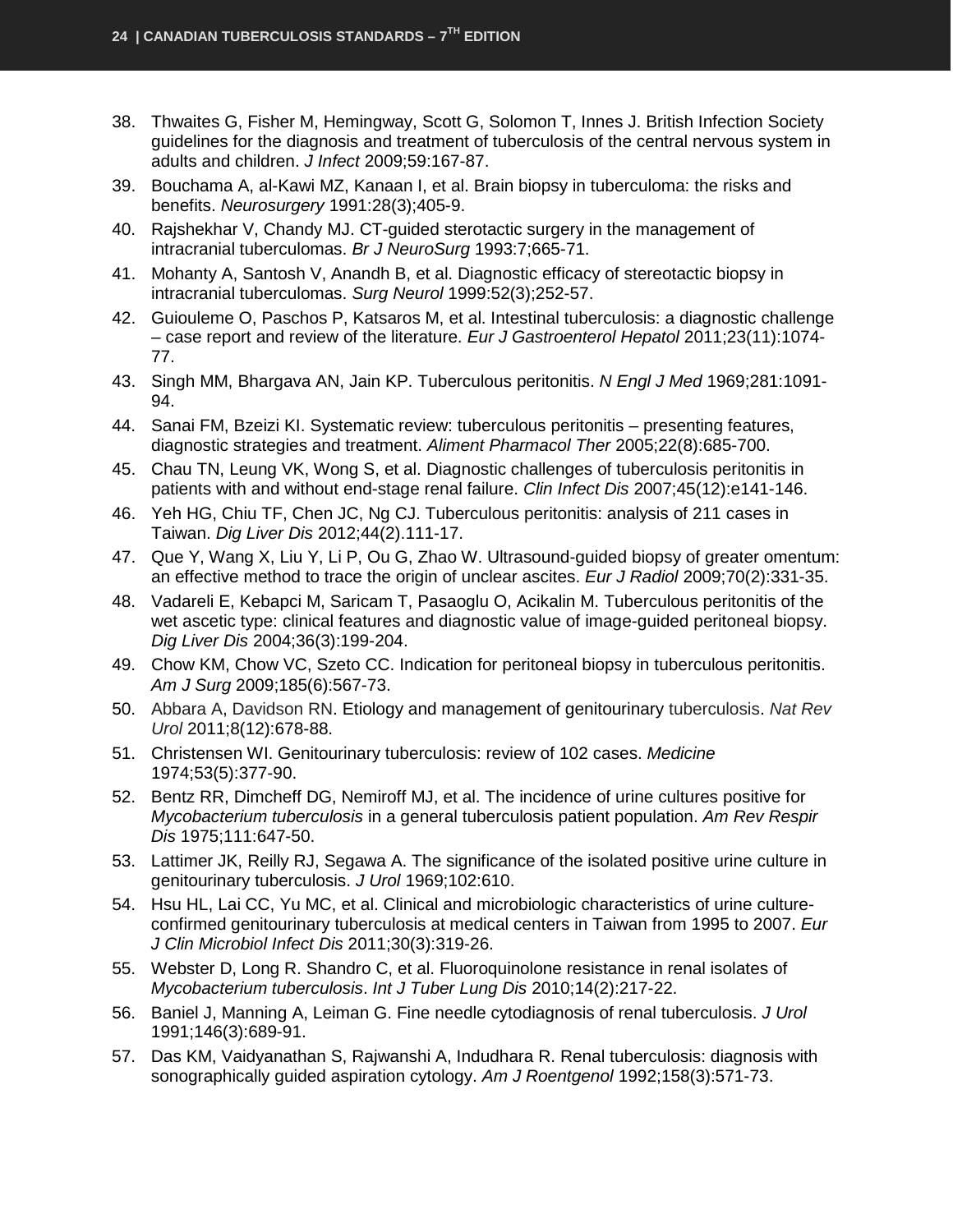- *58.* Neonakis IK, Spandidos DA, PetinakiE. Female genital tuberculosis: a review. *Scand J Infect Dis* 2011;43(8):564-72.
- 59. Turkmen IC, Bassullu N, Comunoglu C, et al. Female genital system tuberculosis: a retrospective clinicopathological study of 1,548 cases in Turkish women. *Arch Gynecol Obstet* 2012;epub ahead of print.
- 60. Khanna A, Agrawal A. Markers of genital tuberculosis in infertility. *Singapore Med J* 2011;52(12):864-7.
- 61. Margolis K, Wranz PA, Kruger TF, Joubert JJ, Odendall HJ. Genital tuberculosis at Tygerberg Hospital – prevalence, clinical presentation and diagnosis*. S Afr Med J* 1992;81(1):12-15.
- 62. Sharma JB, Roy KK, Pushparaj M, Kumar S, Malhotra N, Mittal S. Laparoscopic findings in female genital tuberculosis. *Arch Gynecol Obstet* 2008;278(4):359-64.
- 63. Thangappah RB, Paramasivan CN, Narayanan S. Evaluating PCR, culture, and histopathology in the diagnosis of female genital tuberculosis. *Indian J Med Res* 2011;134:40-6.
- 64. Gomez-Garcia IG, Mampaso EG, Revilla JB, et al. Tuberculous orchiepididymitis during 1978-2003 period: review of 34 cases and role of 16SrRNA amplification. *Urology* 2010;76:776-81.
- 65. Lee, I, Yan W, Liu J. Scrotal tuberculosis in adults patients: a 10 year experience. *Am J Trop Med Hyg* 2007;77(4):714-18.
- 66. Gorse GJ, Belshe RB. Male genital tuberculosis: a review of the literature with instructive case reports. *Rev Infect Dis* 1985;7(4):511-24.
- 67. Madeb R, Marshall J, Nativ O, Erturk E. Epididymal tuberculosis: case report and review of the literature. *Urology* 2005;65(4):798.
- 68. [Cek M,](http://www.ncbi.nlm.nih.gov/pubmed?term=Cek%20M%5BAuthor%5D&cauthor=true&cauthor_uid=15982799) [Lenk S,](http://www.ncbi.nlm.nih.gov/pubmed?term=Lenk%20S%5BAuthor%5D&cauthor=true&cauthor_uid=15982799) [Naber KG,](http://www.ncbi.nlm.nih.gov/pubmed?term=Naber%20KG%5BAuthor%5D&cauthor=true&cauthor_uid=15982799) et al.; [members of the Urinary Tract Infection \(UTI\) Working](http://www.ncbi.nlm.nih.gov/pubmed?term=Members%20of%20the%20Urinary%20Tract%20Infection%20(UTI)%20Working%20Group%20of%20the%20European%20Association%20of%20Urology%20(EAU)%20Guidelines%20Office%5BCorporate%20Author%5D)  [Group of the European Association of Urology \(EAU\) Guidelines Office.](http://www.ncbi.nlm.nih.gov/pubmed?term=Members%20of%20the%20Urinary%20Tract%20Infection%20(UTI)%20Working%20Group%20of%20the%20European%20Association%20of%20Urology%20(EAU)%20Guidelines%20Office%5BCorporate%20Author%5D) EAU guidelines for the management of genitourinary tuberculosis. *[Eur Urol.](http://www.ncbi.nlm.nih.gov/pubmed/15982799)*2005;48(3):353-62
- 69. Colmenero JD, Ruiz-Mesa JD, Sanjuan-Jimenez R, Sobrino B, Morata P. Establishing the diagnosis of tuberculous vertebral osteomyelitis. *Eur Spine J* 2012;May 2012 epub ahead of print.
- 70. Cormican L, Hammal R, Messenger J, Milburn HJ. Current difficulties in the diagnosis and management of spinal tuberculosis. *Postgrad Med* 2006;82:46-51.
- 71. Wallace R, Cohen AS. Tuberculous arthritis. A report of two cases with review of biopsy and synovial fluid findings. *Am J Med* 1976;61:277-82.
- 72. Garrido G, Gomez-Reino JJ, Fernandez-Dapica P, Palenque E, Prieto S. A review of peripheral tuberculous arthritis. *Semin Arthritis Rheum* 1998;18(2):142-49.
- 73. Ellis ME, el-Ramahi KM, al-Dalaan AN. Tuberculosis of peripheral joints: a dilemma in diagnosis. *Tuber Lung* Dis 1993;74(6):399-404.
- 74. Sant M, Bajaj H. Role of histopathology in the diagnosis of tuberculous synovitis. *J Indian Med Assoc* 1992;90(10):263-64.
- 75. Mayosi BM, Burgess LJ, Doubell AF. Tuberculous pericarditis. *Circulation* 2005;112:3608- 16.
- 76. Trautner BW, Darouiche RO. Tuberculous pericarditis: optimal diagnosis and management. *Clin Infect Dis* 2001;33:954.
- 77. Syed FF, Mayosi BM. A modern approach to tuberculous pericarditis. *Prog Cardiovasc Dis*;2007;50(3):218-36.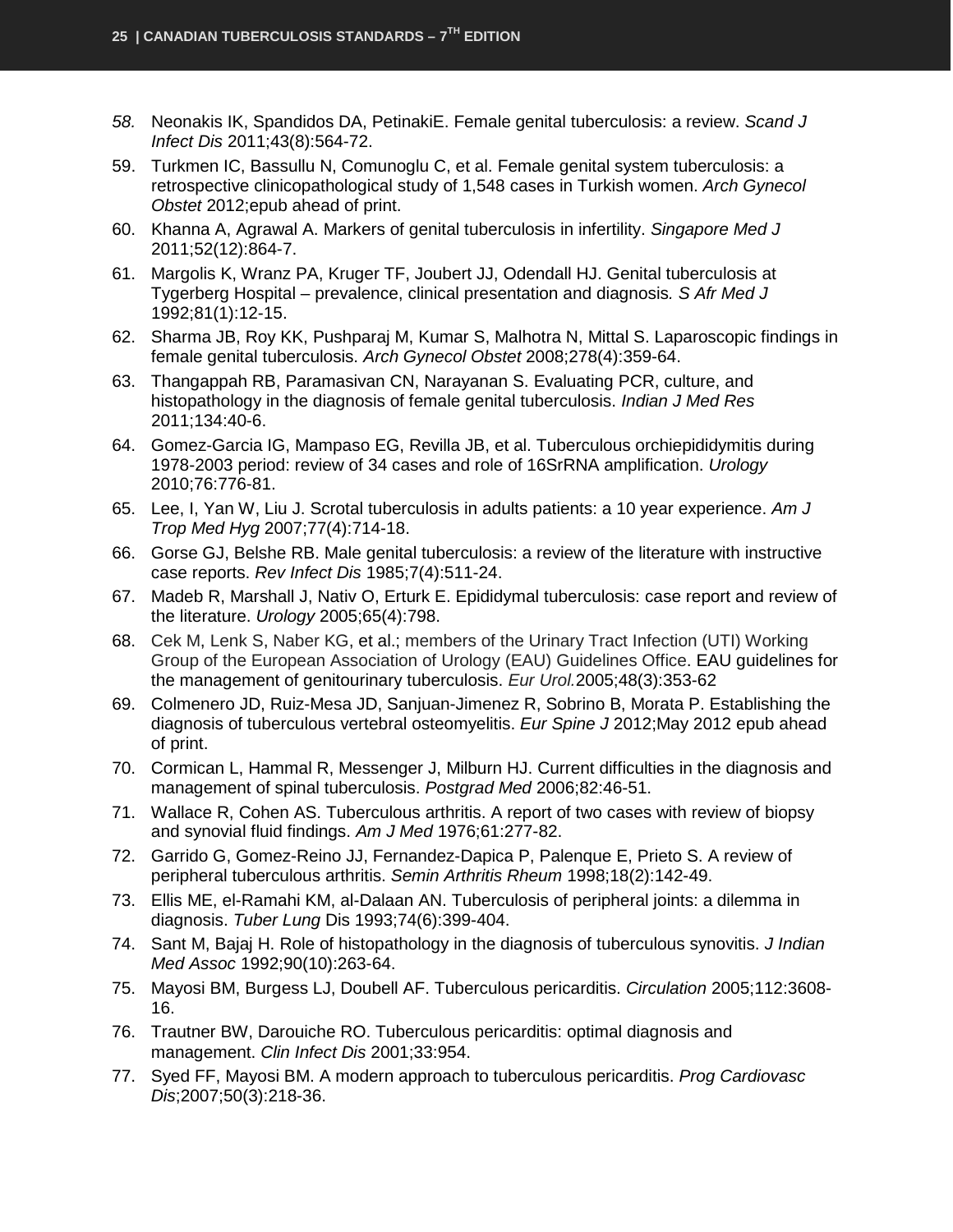- 78. Reuter H, Burgess LJ, Van Vuren W, Doubell AF. The role of histopathology in establishing the diagnosis of tuberculous pericardial effusions in the presence of HIV. *Histopathology* 2006;48:295-302.
- 79. Tuon F, Litvo M, Lopes M. Adenosine deaminase and tuberculous pericarditis a systematic review with meta-analysis. *Acta Tropic* 2006;99:67-74.
- 80. [Tuon FF,](http://www.ncbi.nlm.nih.gov/pubmed?term=Tuon%20FF%5BAuthor%5D&cauthor=true&cauthor_uid=17625694) [Silva VI,](http://www.ncbi.nlm.nih.gov/pubmed?term=Silva%20VI%5BAuthor%5D&cauthor=true&cauthor_uid=17625694) [Almeida GM,](http://www.ncbi.nlm.nih.gov/pubmed?term=Almeida%20GM%5BAuthor%5D&cauthor=true&cauthor_uid=17625694) [Antonangelo](http://www.ncbi.nlm.nih.gov/pubmed?term=Antonangelo%20L%5BAuthor%5D&cauthor=true&cauthor_uid=17625694) LD, Ho YL. The usefulness of adenosine deaminase in the diagnosis of tuberculous pericarditis. *[Rev Inst Med Trop Sao Paulo](http://www.ncbi.nlm.nih.gov/pubmed/17625694)* 2007;49(3):165-70.
- 81. Burgess LJ, Reuter H, Carstens ME, Taljaard JJ, Doubell AF. The use of adenosine deaminase and interferon-gamma as diagnostic tools for tuberculous pericarditis. *[Chest](http://www.ncbi.nlm.nih.gov/pubmed/12226030)* 2002;122(3):900-5.
- 82. Reuter H, Burgess LJ, Carstens ME, Doubell AF. Adenosine deaminase activity more than a diagnostic tool in tuberculous pericarditis. *Cardiovasc J S Afr* 2005;16(3):143-47.
- 83. Prout S, Benatar SR. Disseminated tuberculosis. A study of 62 cases. *S Afr Med J* 1980;58(21):835-42.
- 84. Kim JH, Langston AA, Gallis HA. Miliary tuberculosis: epidemiology, clinical manifestation, diagnosis, and outcome. *Rev Infect Dis* 1990;12(4):583-90.
- 85. Mert A, Bilir M, Tabak F, et al. Miliary tuberculosis: clinical manifestations, diagnosis and outcome in 38 adults. *Respirology* 2001;6(3):217-24.
- 86. Maartens G, Willcox PA, Benatar SR. Miliary tuberculosis: rapid diagnosis, hematologic abnormalities, and outcome in 109 treated adults. *Am J Med* 1990;89(3):291-96.
- 87. Hussain SF, Irfan M, Abbasi M, et al. Clinical characteristics of 110 miliary tuberculosis patients from a low HIV prevalence country. *Int J Tuberc Lung Dis* 2004; 8(4):493-99.
- 88. Jagirdar J, Zagzag D. Pathology and insights into pathogenesis of tuberculosis. In: Rom WN, Garay S, eds. *Tuberculosis*. Toronto: Little, Brown and Company, 1996;330.
- 89. World Health Organization. Rapid implementation of the Xpert MTB/RIF diagnostic test. Geneva: WHO, 2011.
- 90. Vadwai V, Boehme C, Nabeta P, Shetty A, Alland D, Rodrigues C. Xpert [MTB/RIF: a new](http://www.ncbi.nlm.nih.gov/pubmed/21593262)  [pillar in diagnosis of extrapulmonary tuberculosis?](http://www.ncbi.nlm.nih.gov/pubmed/21593262) *J Clin Microbiol* 2011;49(7):2540-5.
- 91. Dankner WM, Davis CE. *Mycobacterium bovis* as a significant cause of tuberculosis in children residing along the United States-Mexico border in the Baja California region. *Pediatrics* 2000;105:115.
- 92. Martin T, Hoeppner V, Ring ED. Superficial mycobacterial lymphadenitis in Saskatchewan. *Can Med Assoc J* 1988;138:431-4.
- 93. Cook VJ, Manfreda J, Hershfield ES. Tuberculous lymphadenitis in Manitoba: incidence, clinical characteristics and treatment. *Can Respir J* 2004;11(4): 279-86.
- 94. Cowie RL, Sharpe JW. Extrapulmonary tuberculosis: a high proportion in the absence of HIV infection. *Int J Tuberc Lung Dis* 1997;1:159-62.
- 95. Geldmacher H, Taube C, Kroeger C, et al. Assessment of lymph node tuberculosis in Northern Germany. *Chest* 2002;121(4):1177-82.
- 96. Fain O, Lortholary O, Djouab M, et al. Lymph node tuberculosis in the suburbs of Paris: 59 cases in adults not infected by the human immunodeficiency virus. *Int J Tuberc Lung Dis* 1999;3:162.
- 97. Wark P, Goldberg H, Ferson M, et al. Mycobacterial lymphadenitis in eastern Sydney. *Aust N Z J Med* 1998;28(4):453-58.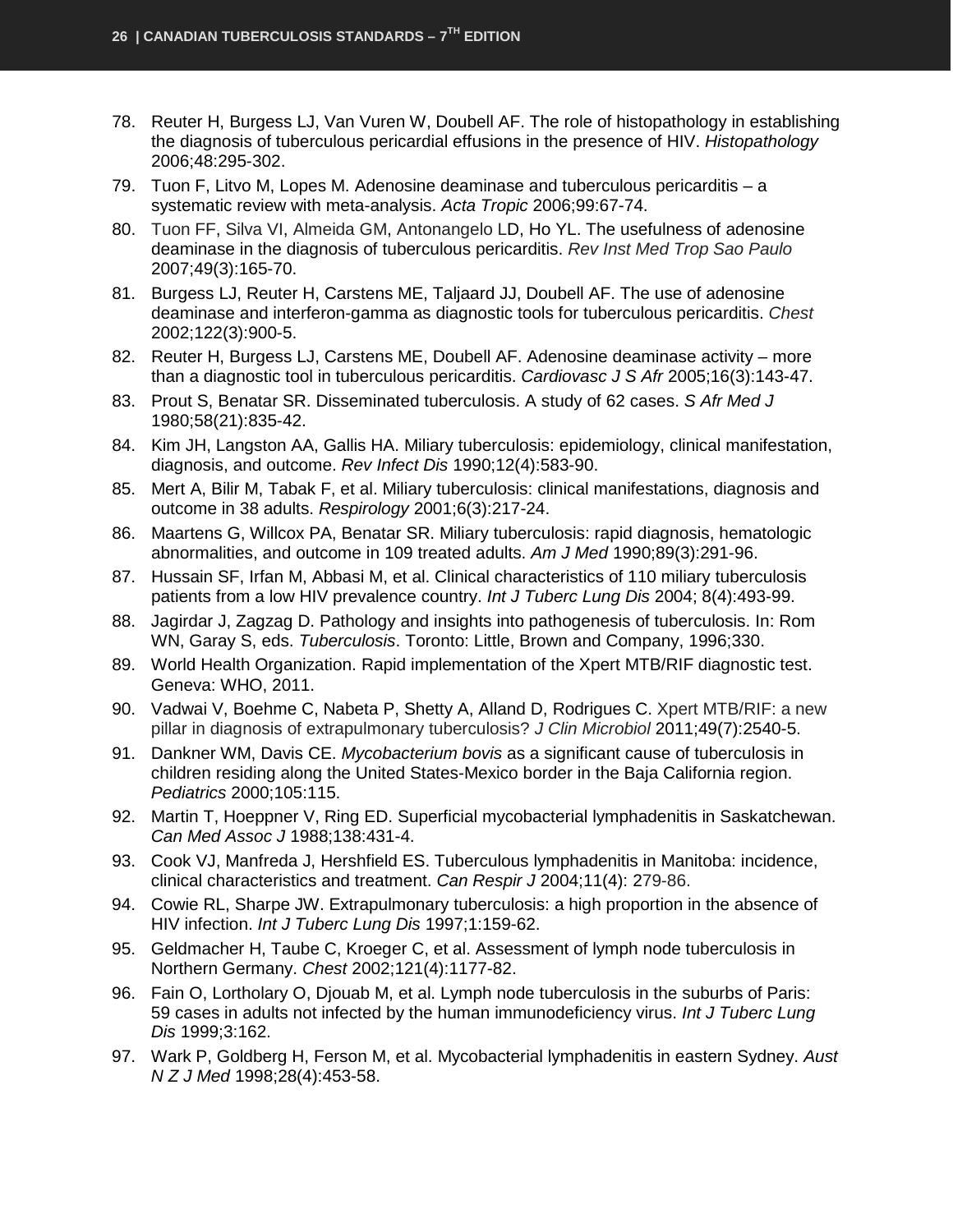- 98. Jha BC, Dass A, Nagarkar NM, et al. Cervical tuberculous lymphadenopathy: changing clinical pattern and concepts in management. *Postgrad Med J* 2001;77:185.
- 99. Perenboom RM, Richter C, Swai AB, et al. Diagnosis of tuberculous lymphadenitis in an area of HIV infection and limited diagnostic facilities. *Trop Geogr Med* 1994;46(5):288-92.
- 100. Metchock BG, Nolte FS, Wallace RJ. Mycobacterium. In: Murray P, Baron EJ, Pfaller MA, et al., eds. Manual of Clinical Microbiology (7<sup>th</sup> edition). Washington, D.C., 1999;399-437.
- 101. Pham-Huy A, Robinson JL, Tapiero B, et al. Current trends in nontuberculous mycobacteria infections in Canadian children: a Pediatric Investigators Collaborative Network on Infections in Canada (PICNIC) study. *Paediatr Child Health* 2010;15(5):276-82.
- 102. Pilkington EF, MacArthur CJ, Beekmann SE, Polgreen PM, Winthrop KL. Treatment patterns of pediatric nontuberculous mycobacterial (NTM) cervical lymphadenitis reported by nationwide surveys of pediatric otolaryngology and infectious disease societies. *Int J Pediatr Otolaryngol* 2010;74(4):343-46.
- 103. Yuen AP, Wong SH, Tam CM, et al. Prospective randomized study of thrice weekly sixmonth and nine-month chemotherapy for cervical tuberculous lymphadenopathy. *Otolaryngol Head Neck Surg* 1997;116:189.
- 104. Van Loenhout-Rooyackers JH, Laheij RJ, Richter C, et al. Shortening the duration of treatment for cervical tuberculous lymphadenitis. *Eur Respir J* 2000;15:192.
- 105. McMaster P, Isaacs D. Critical review of evidence for short course therapy for tuberculous adenitis in children. *Pediatr Infect Dis J* 2000;19:401.
- 106. Campbell IA, Ormerod LP, Friend JAR, et al. Six months versus nine months chemotherapy for tuberculosis of lymph nodes: final results. *Respir Med* 1993;87:621-3.
- 107. Jawahar MS, Rajaram K, Sivasubramanian S, et al. Treatment of lymph node tuberculosis – a randomized clinical trial of two 6-month regimens. *Trop Med Int Health* 2005;10(11):1090-98.
- 108. Donald PR. The chemotherapy of tuberculous lymphadenopathy in children. *Tuberculosis*  2010;90(4):213-24.
- 109. Hawkey CR, Yap T, Pereira J, et al. Characterization and management of paradoxical upgrading reactions in HIV-uninfected patients with lymph node tuberculosis. *Clin Infect Dis* 2005;40:1368-71.
- 110. [Blaikley](http://www.ncbi.nlm.nih.gov/pubmed?term=Blaikley%20JF%5BAuthor%5D&cauthor=true&cauthor_uid=21333106) JF, [Khalid S,](http://www.ncbi.nlm.nih.gov/pubmed?term=Khalid%20S%5BAuthor%5D&cauthor=true&cauthor_uid=21333106) [Ormerod LP.](http://www.ncbi.nlm.nih.gov/pubmed?term=Ormerod%20LP%5BAuthor%5D&cauthor=true&cauthor_uid=21333106) Management of peripheral lymph node tuberculosis in routine practice: an unselected 10-year cohort. *[Int J Tuberc Lung Dis.](http://www.ncbi.nlm.nih.gov/pubmed?term=Blaikley%20and%20lymph%20node)* 2011;15(3):375-8.
- 111. Campbell IA. The treatment of superficial tuberculous lymphadenitis. *Tubercle* 1990;71:1- 3.
- 112. Goldfarb DS, Saiman L. Tuberculosis of the genitourinary tract. In: Rom WN, Garay S, eds. *Tuberculosis.* Toronto: Little, Brown and Company, 1996;609-22.
- 113. Simon, HB, Weinstein, AJ, Pasternak, MS, et al. Genitourinary tuberculosis. Clinical features in a general hospital population. *Am J Med* 1977;63:410.
- 114. Eastwood JB, Corbishley CM, Grange JM. Tuberculosis and the kidney. *J Am Soc Nephrol* 2001;12:1307.
- 115. Lamm DL. Efficacy and safety of Bacille Calmette Guerin immunotherapy in superficial bladder cancer. *Clin Infect Disease* 2000;31:S86-S93.
- 116. Tonkin AK, Witten DM. Genitourinary tuberculosis. *Semin Roentgenol* 1979;1:305-18.
- 117. Kollins SA, Hartman GW, Carr DT, et al. Roentgenographic findings in urinary tract tuberculosis. *Am J Roentgenol Radium Ther Nucl Med* 1974;121:487.
- 118. Becker JA. Renal tuberculosis. *Urol Radiol* 1988;10:25.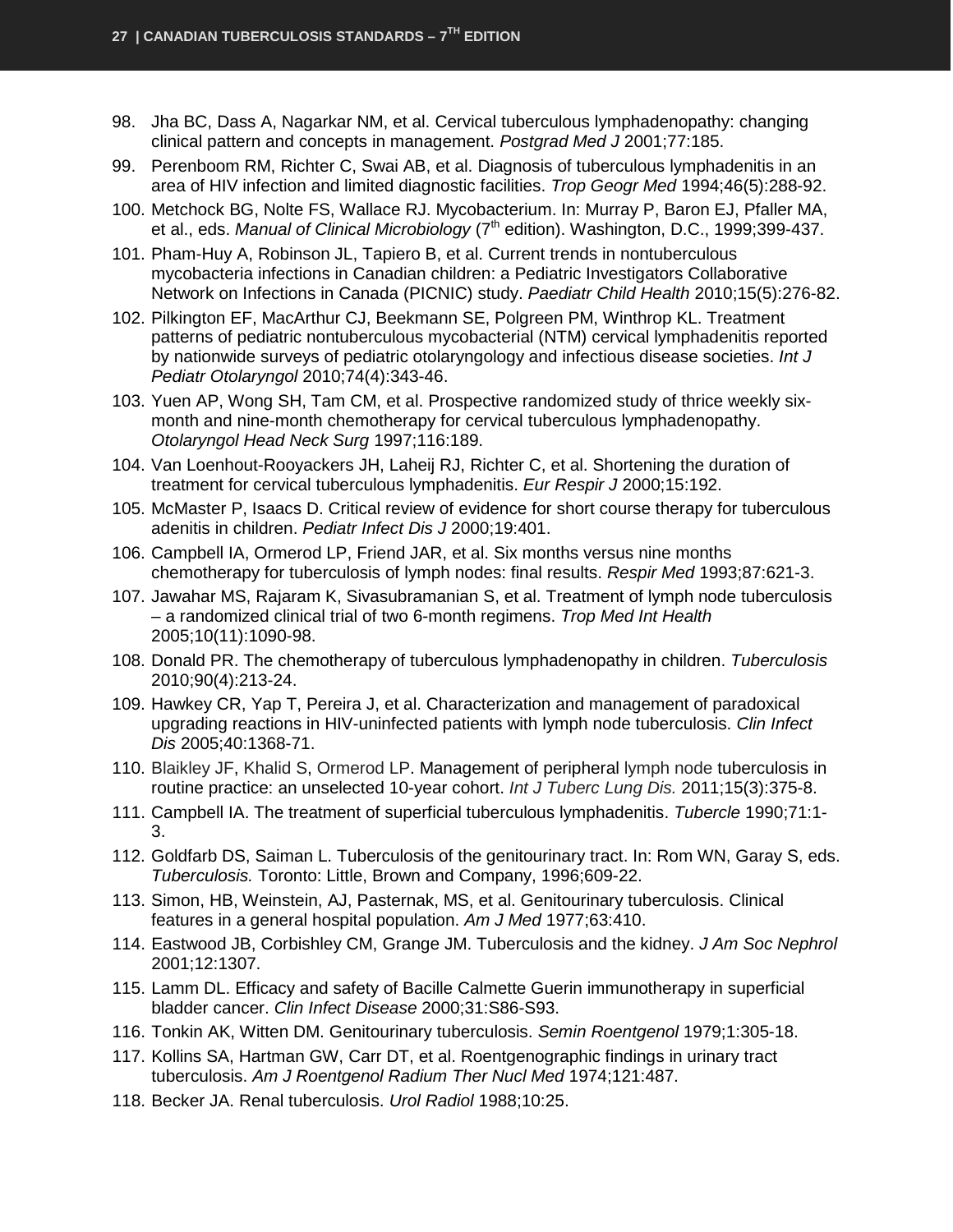- 119. Kumar P, Shah NP, Singhal A, et al. Association of tuberculous endometritis with infertility and other gynecological complaints of women in India. *J Clin Microbiol* 2008;46(12):4068- 70.
- 120. Rana T, Sing UB, Kulshrestha V, et al. Utility of reverse transcriptase PCR and DNA-PCR in the diagnosis of female genital tuberculosis. *J Med Microbiol* 2011;60:486-91.
- 121. Neelam B, Mohanlal S, Namita K. Genital tuberculosis and its consequences on subsequent fertility. *J Obstet Gynecol India* 2005;55(6):534-37.
- 122. Slavin RE, Walsh TJ, Pollack AD. Late generalized tuberculosis. *Medicine* 1980;59:352-66.
- 123. Long R, O'Connor R, Palayew M, et al. Disseminated tuberculosis with and without a miliary pattern on chest radiograph. *Int J Tuberc Lung Dis* 1997;1:52-8.
- 124. Mohan A, Sharma SK, Pande JN. Acute respiratory distress syndrome (ARDS) in miliary tuberculosis: a twelve year experience. *Indian J Chest Dis Allied Sci* 1996;38:157.
- 125. Rieder HL, Kelly GD, Bloch AB, et al. Tuberculosis diagnosed at death in the United States. *Chest* 1991;100:678.
- 126. Sharma SK, Mohan A, Sharma A, et al. Miliary TB: new insights into an old disease. *Lancet Infect Dis* 2005;5:415-30.
- 127. Optican RJ, Ost A, Ravin CE. High-resolution computed tomography in the diagnosis of miliary tuberculosis. *Chest* 1992;102:941.
- 128. von Gottberg A, Sacks L, Machala S, et al. Utility of blood cultures and incidence of mycobacteremia in patients with suspected tuberculosis in a South African infectious disease referral hospital. *Int J Tuberc Lung Dis* 2001;5:80-6.
- 129. Iseman MD. Treatment of multidrug-resistant tuberculosis. *N Engl J Med* 1993;329:784-91.
- 130. Boachie-Adjei O, Squillante RG. Tuberculosis of the spine. *Ortho Clin North Am* 1996;27:95-103.
- 131. Pertuiset E, Beaudreuil J, Lioté F, et al. Spinal tuberculosis in adults. *Medicine* 1999;78:309-20.
- 132. Rezai AR, Lee M, Cooper PR, et al. Modern management of spinal tuberculosis. *Neurosurgery* 1995;36:87-97.
- 133. Burrill J, Williams CJ, Bain G, Conder G, Hine AL, Misra RR. Tuberculosis: a radiologic review. *RadioGraphics* 2007;27:1255-77.
- 134. Boxer DI, Pratt C, Hine AL, et al. Radiological features during and following treatment of spinal tuberculosis. *Br J Radiol* 1992;65:476.
- 135. Joseffer SS, Cooper PR. Modern imaging of spinal tuberculosis. *J Neurosurg Spine* 2005;2(2):145-50.
- 136. Jain AK, Sreenivasan R, Saini NS, Kumar S, Jain S, Chammi IK. Magnetic resonance evaluation of tubercular lesion in spine*. Int Orthop* 2012;36(2):261-69.
- 137. Shikhare SN, Singh DR, Shimpi TR, Peh WC. Tuberculous osteomyelitis and spondylodiscitis. *Semin Musculoskelet Radiol* 2011;15(5):446-58.
- 138. Chang MC, Wu HT, Lee CH, Liu CL, Chen TH. Tuberculous spondylitis and pyogenic spondylitis: comparative magnetic resonance imaging features. *Spine* 2006;31(7):782-88.
- 139. Evangelista E, Itti E, Malek Z, et al. Diagnostic value of 99mmTC-HMDP bone scan in atypical osseous tuberculosis mimicking multiple secondary metastases. *Spine*  2004;29(5):E85-87.
- 140. Watts HG, Lifeso RM. Tuberculosis of bones and joints. *J Bone Joint Surg Am* 1996;78:288-98.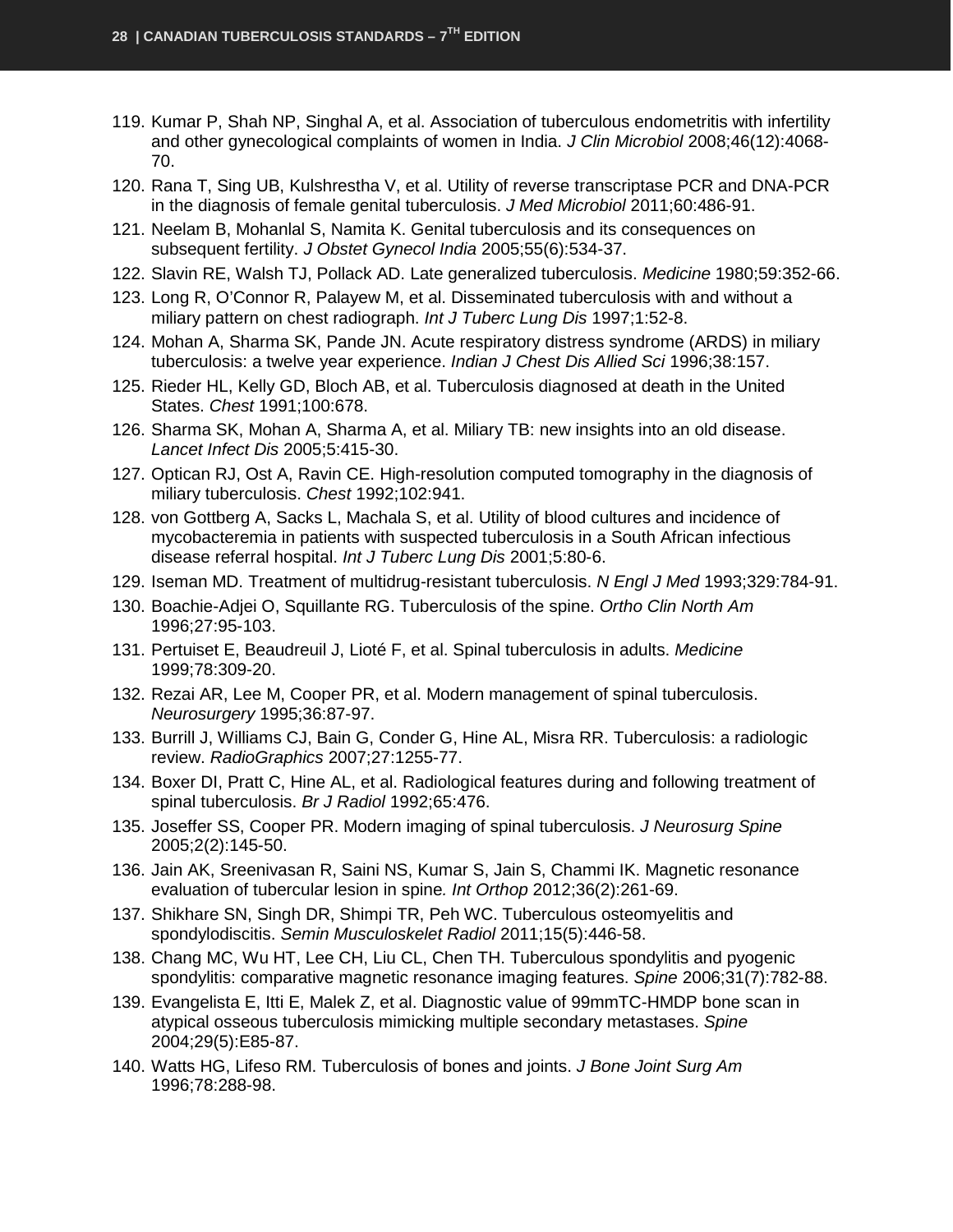- 141. Sanghvi DA, Iyer VR, Deshmukh T, Hoskote SS. MRI features of tuberculosis of the knee. *Skeletal Radiol* 2009;38(3):267-73.
- 142. Sawlani V, Chandra T, Mishra RN, Aggarwal A, Jain UK, Gujral RB. MRI features of tuberculosis of peripheral joints. *Clin Radiol* 2003;58(10):755-62.
- 143. Choi JA, Koh SH, Hong SH, Koh YH, Choi JY, Kang HS. Rheumatoid arthritis and tuberculous arthritis: differentiating MRI features. *AJR Am J Roentgenol* 2009:193(5):1347- 53.
- 144. Donald PR. The chemotherapy of osteo-articular tuberculosis with recommendations for treatment of children. *J Infect* 2011;62:411-39.
- 145. Thirteenth report of the Medical Research Council Working Party on Tuberculosis of the Spine: a 15-year assessment of controlled trials of the management of tuberculosis of the spine in Korea and Hong Kong. *J Bone Joint Surg (Br)* 1998;80(3);456-62.
- 146. Jutte PC, Van Loenhout-Rooyackers JH. Routine surgery in addition to chemotherapy for treating spinal tuberculosis. *Cochrane Database Syst Rev* 2006;Jan 25;(1):CD004532.
- 147. Jakubowski A, Elwood RK, Enarson DA. Clinical features of abdominal tuberculosis. *J Infect Dis* 1988;158:687-92.
- 148. Marshall JB. Tuberculosis of the gastrointestinal tract and peritoneum. *Am J Gastroenterol* 1993;88:989-99.
- 149. Balthazar EJ, Gordon R, Hulnick D. Ileocecal tuberculosis: CT and radiologic evaluation. *Am J Roentgenol* 1990;154:499.
- 150. Pereira JM, Madureira AJ, Vieira A, Ramos I. Abdominal tuberculosis: imaging features. *Eur J Radiol* 2005;55(2):173-80.
- 151. Lee WK, Van Tonder F, Tartaglia CJ, et al. CT appearances of abdominal tuberculosis. *Clin Radiol* 2012;67(6):596-604.
- 152. Pulimood AB, Ramakrishna BS, Kurian G, et al. Endoscopic mucosal biopsies are useful in distinguishing granulomatous colitis due to Crohn's disease from tuberculosis. *Gut* 1999;45:537.
- 153. Ye BD, Yang SK, Kim D, et al. Diagnostic sensitivity of culture and drug resistance patterns in Korean patients with intestinal tuberculosis. *Int J Tuber Lung Dis* 2012;16(6):799-804.
- 154. Lin PY, Wang JY, Hsueh PR, et al. Lower gastrointestinal tract tuberculosis: an important but neglected disease. *Int J Colorectal Disease* 2009;24:1175-80.
- 155. Almadi MA, Chosh S, Aljebreen AM. Differentiating intestinal tuberculosis from Crohn's disease: a diagnostic challenge. *Am J Gastroenterol* 2009;104(4):1003-12.
- 156. Marrie TJ, Hershfield ES. Tuberculous peritonitis in Manitoba. *Can J Surg* 1978;21:533-6.
- 157. Riquelme A, Calvo M, Salech F, et al. Value of adenosine deaminase (ADA) in ascitic fluid for the diagnosis of tuberculous peritonitis: a meta-analysis. *J Clin Gastroenterol* 2006;40:705-10.
- 158. Park SH, Yang SK, Yang DH, et al. Prospective randomized trial of six-month versus ninemonth therapy for intestinal tuberculosis. *Antimicrob Agents Chemother* 2009;53(10):4167- 71.
- 159. Arvanitakis Z, Long R, Hershfield E, et al. *M. tuberculosis* molecular variation in CNS infection: evidence of strain dependent neurovirulence. *Neurology* 1998;50:1827-32.
- 160. Dube MP, Holtom PD, Larsen RA. Tuberculous meningitis in patients with and without human immunodeficiency virus infection. *Am J Med* 1992;93:520.
- 161. CDC. Tuberculosis morbidity ─ United States, 1997. *MMWR* 1998;47:253.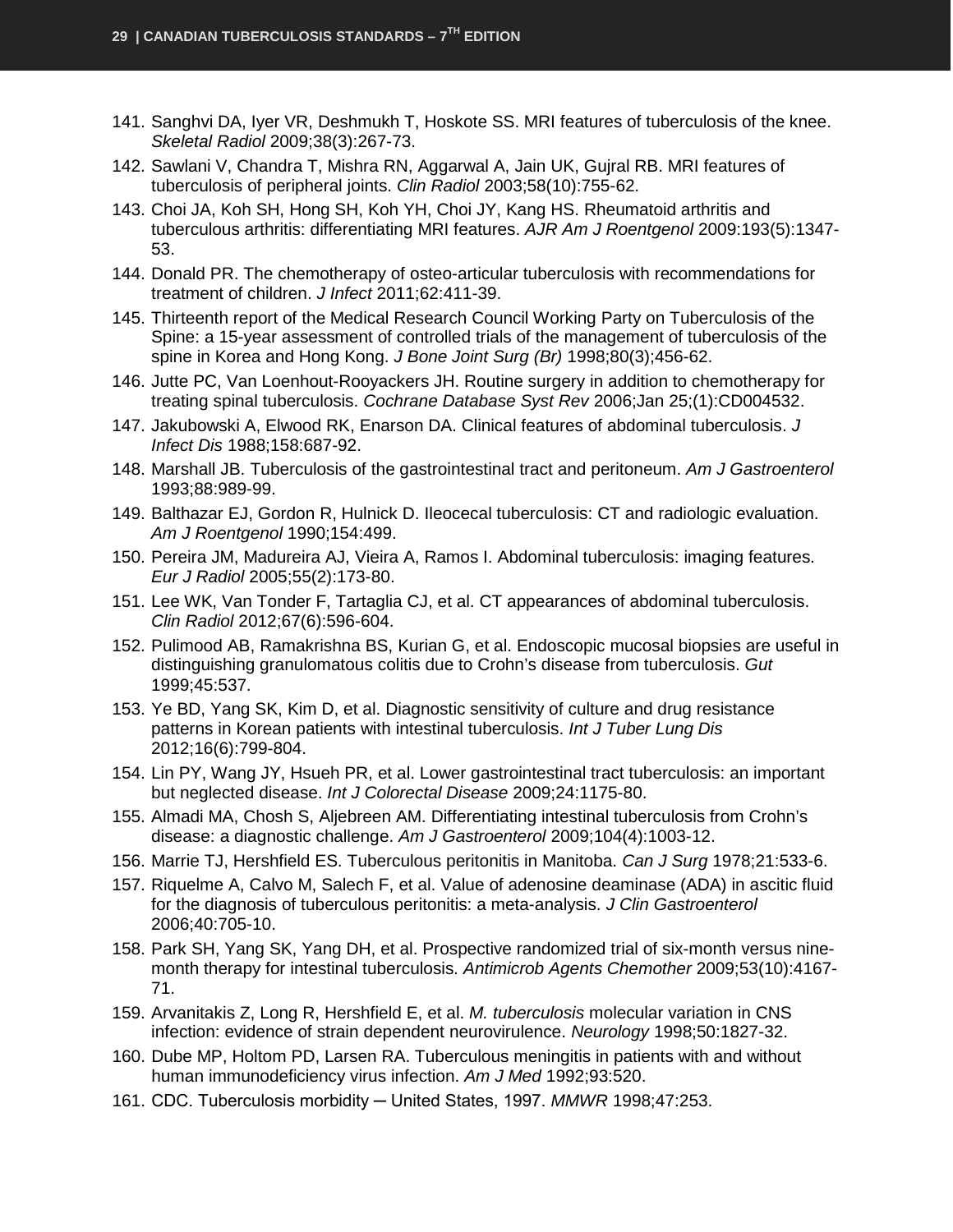- 162. Thwaites GE, Tran TH. TB meningitis: many questions, too few answers. *Lancet Neurol* 2005;4:160-70.
- 163. Dastur DK, Lalitha VS. The many facets of neuro-tuberculosis: an epitome of neuropathology. In: Zimmerman HM, ed. *Progress in Neuropathology*. New York, NY: Grune and Stratton, 1973;351-408.
- 164. Schoeman JF, Van Zyl LE, Laubscher JA, et al. Effect of corticosteroids on intracranial pressure, computed tomographic findings, and clinical outcome in young children with tuberculous meningitis. *Pediatrics* 1997;99:226-31.
- 165. Kennedy DH, Fallon RJ. Tuberculous meningitis. *JAMA* 1979;241:264.
- 166. Hsu PC, Yang CC, Ye JJ, Huang PY, Chiang PC, Lee MH. Prognostic factors of tuberculous meningitis in adults: a 6 year retrospective study at a tertiary hospital in northern Taiwan. *J Microbiol Immunol Infect* 2010:43(2):111-18.
- 167. Morgado C, Ruivo N. Imaging meningo-encephalic tuberculosis. *Eur J Radiol* 2005;55(2):188-92.
- 168. Gupta R, Kumar S, Central nervous system tuberculosis. *Neuroimaging Clin N Am* 2001;21(4):795-814.
- 169. Bernaerts A, Vanhoenacker FM, Parizel PM, et al. Tuberculosis [of the central nervous](http://www.ncbi.nlm.nih.gov/pubmed/12942288)  [system: overview of neuroradiological findings.](http://www.ncbi.nlm.nih.gov/pubmed/12942288) *Eur Radiol* 2003;13(8):1876-90.
- 170. Zuger A, Lowy AD. Tuberculosis of the brain, meninges and spinal cord. In: Rom WN, Garay S, eds. *Tuberculosis*. Toronto: Little, Brown and Company, 1996;541-56.
- 171. Yechoor VK, Shandera WX, Rodrigues P, Cate TR. Tuberculous meningitis among adults with and without HIV infection. Experience in an urban public hospital. *Arch Intern Med* 1996;156(15):1710-16.
- 172. Shankar P, Manjunath N, Mohan KK, et al. Rapid diagnosis of tuberculous meningitis by polymerase chain reaction. *Lancet* 1991;337:5-7.
- 173. van Loenhout-Rooyackers JH, Keyer A, Laheij RJ, Verbeek AL, van der Meer JW. Tuberculous meningitis: Is 6 month treatment regimen sufficient? *Int J Tuber Lung Dis* 2011;5(11):1028-35.
- 174. Humphries M. The management of tuberculous meningitis. *Thorax* 1992;47:577.
- 175. Girgis NI, Farid Z, Kilpatrick ME, et al. Dexamethasone adjunctive treatment for tuberculous meningitis. *Pediatr Infect Dis J* 1991;10:179.
- 176. Thwaites GE, Nguyen DB, Dung NG, et al. Dexamethasone for the treatment of tuberculous meningitis in adolescents and adults. *N Engl J Med* 2004;351:1741-45.
- 177. Prasad K, Singh MB. Corticosteroids for managing tuberculous meningitis. *Cochrane Database Syst Rev* 2008;Jan 23;(1):CD002244.
- 178. Torok ME, Yen NT, Chau TT, et al. Timing of initiation of ART in (HIV)-associated tuberculous meningitis. *Clin Infect Dis* 2011:52(11):1374-83.
- 179. Helm CJ, Holland GN. Ocular tuberculosis. *Surv Ophthalmol* 1993;38:229.
- 180. Bodaghi B, LeHoang P. Ocular tuberculosis. *Curr Opin Ophthalmol* 2000;11:443-48.
- 181. Alvarez GG, Roth VR, Hodge W. Ocular tuberculosis: diagnostic and treatment challenges. *Int J Infect Dis* 2009;13(4):432-35.
- 182. Gupta A, Bansal R, Gupta V, Sharma A, Bambery P. Ocular signs predictive of tubercular uveitis. *Am J Ophthalmol* 2010;149(4):562-70.
- 183. Ortega-Larrocea G, Bobadilla-del-Valle M, Ponce-de-Leon A, et al. Nested polymerase chain reaction for *Mycobacterium tuberculosis* DNA detection in aqueous and vitreous of patients with uveitis. *Arch Med Res* 2003;34(2):116-9.